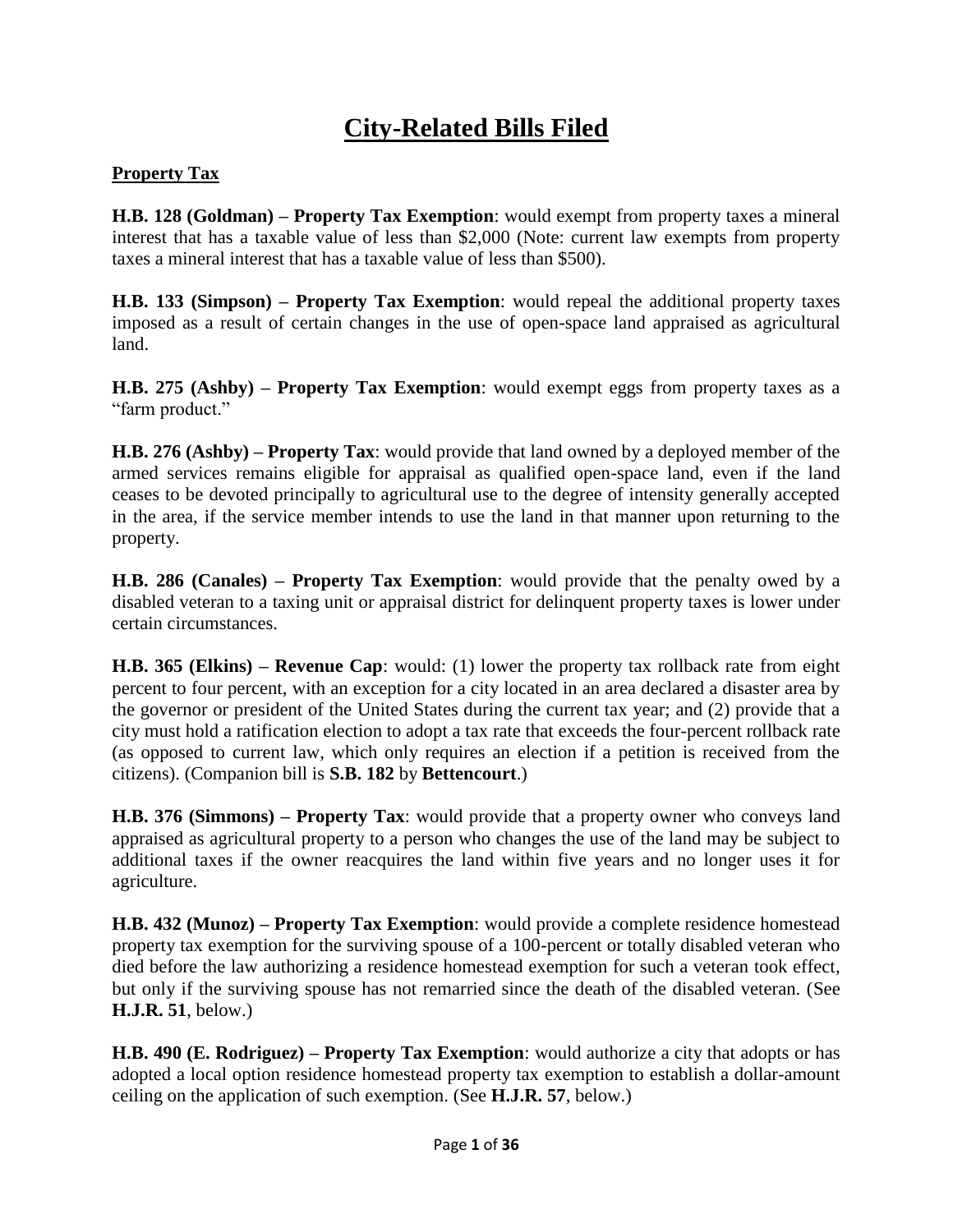**H.J.R. 51 (Munoz) – Property Tax Exemption**: would amend the Texas Constitution to permit the legislature to provide a complete residence homestead property tax exemption for the surviving spouse of a 100-percent or totally disabled veteran who died before the law authorizing a residence homestead exemption for such a veteran took effect, but only if the surviving spouse has not remarried since the death of the disabled veteran. (See **H.B. 432**, above.)

**S.B. 50 (Zaffirini) – Property Tax**: would authorize the attachment of a property tax lien on personal property, regardless of whether the personal property is located within the boundaries of the taxing unit in whose favor the lien attaches.

**H.J.R. 57 (E. Rodriguez) – Property Tax Exemption**: would amend the Texas Constitution to authorize a city that adopts or has adopted a local option residence homestead property tax exemption to take official action before July  $1<sup>st</sup>$  to establish a dollar-amount ceiling on the application of such exemption.. (See **H.B. 490**, above.)

**S.B. 71 (Ellis) – Property Tax**: provides that a person is entitled to an designated appraisal of recreational, park, or scenic land for property tax purposes only if the land is restricted and use of the land is available to the public without a fee or for a nominal fee.

**S.B. 156 (Nichols) – Appraisal Cap**: would: (1) reduce the property tax appraisal cap on homesteads from ten percent to five percent; (2) authorize a county commissioners court to call an election to increase the homestead appraisal cap for all taxing jurisdictions in the county back to some percentage between six and ten; and (3) prohibit a subsequent election from occurring for ten years after such an election is held. (See **S.J.R. 14**, below.)

**S.B. 182 (Bettencourt) – Revenue Cap**: would: (1) lower the property tax rollback rate from eight percent to four percent, with an exception for a city located in an area declared a disaster area by the governor or president of the United States during the current tax year; and (2) provide that a city must hold a ratification election to adopt a tax rate that exceeds the four-percent rollback rate (as opposed to current law, which only requires an election if a petition is received from the citizens).

**S.J.R. 14 (Nichols) – Appraisal Cap**: would amend the Texas Constitution to permit the legislature to: (1) reduce the property tax appraisal cap on homesteads from ten percent to five percent; and (2) authorize a county commissioners court to call an election to increase the homestead appraisal cap for all taxing jurisdictions in the county back to some percentage between six and ten. (See **S.B. 156**, above.)

#### **Sales Tax**

**H.B. 79 (Guillen) – Sales Tax Exemption**: would, among other things, exempt from sales and use taxes the sale to, or storage, use, or other consumption by, a new business of a taxable item that will be directly used or consumed by the business during the first ten years of the business's operation.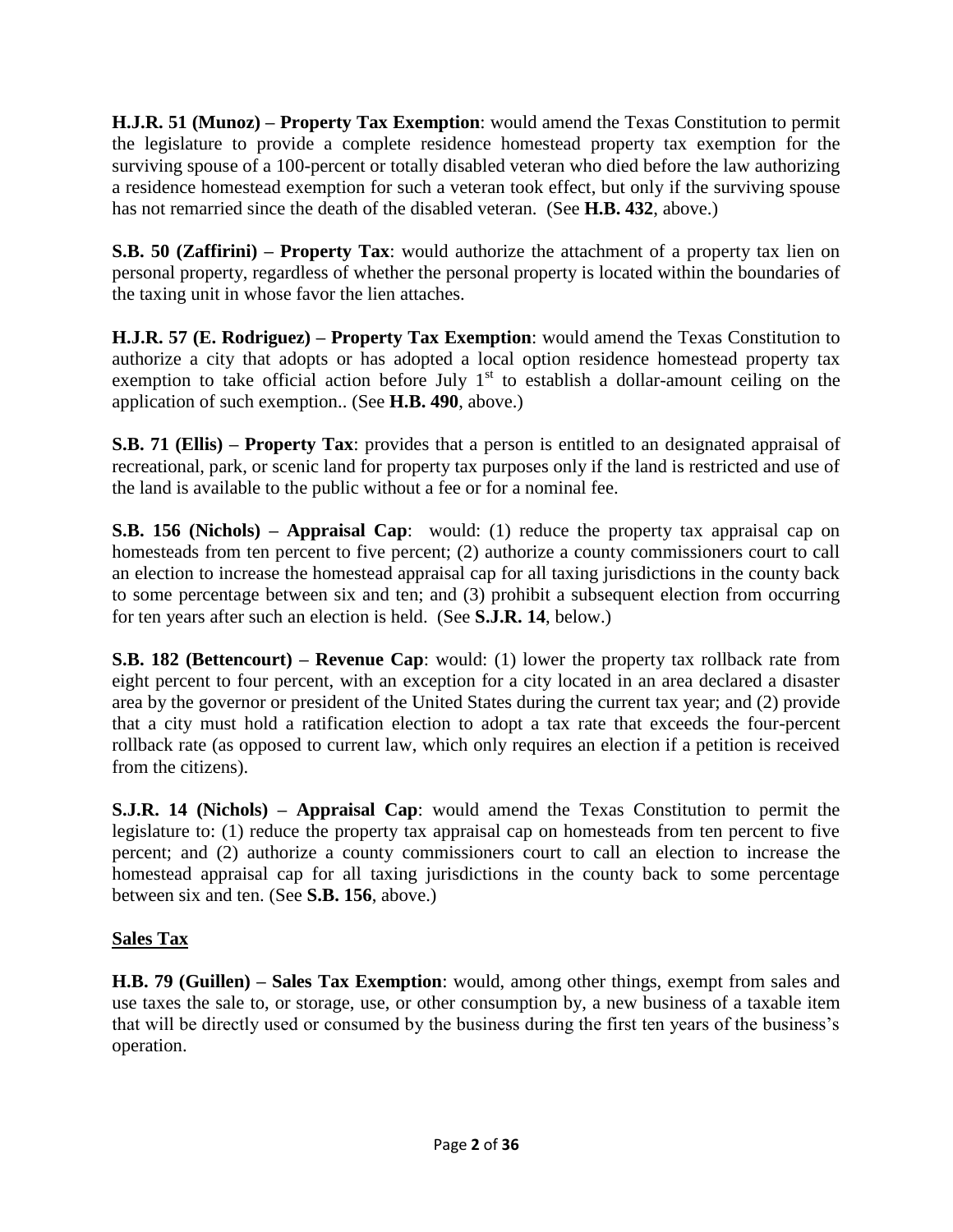**H.B. 82 (Guillen) – Sales Tax**: would repeal the state law prohibiting the state comptroller from crediting to the Parks and Wildlife Department or the Texas Historical Commission any amount of taxes imposed on the sale of sporting goods in excess of the amounts appropriated to the department or commission, respectively. (See **H.J.R. 33**, below.)

**H.B. 85 (Craddick) – Sales Tax Exemption**: would exempt from sales and use taxes telecommunications services exclusively provided or used for the navigation of farm and ranch machinery and equipment. (Companion bill is **S.B. 140** by **Perry**.)

**H.B. 157 (Larson) – Sales Tax**: would: (1) allow a city to hold an election to impose a dedicated sales and use tax for sports and venue districts, crime control and prevention districts, economic development corporations, property tax relief, or street maintenance at any rate that is an increment of at least one-eighth of one percent and that would not result in a combined rate that exceeds the maximum local sales and use tax rate of two percent; and (2) allow a city to hold an election to impose its general sales and use tax at any rate that is an increment of at least oneeighth of one percent and that would not result in a combined rate that exceeded the maximum local sales and use tax rate of two percent.

**H.B. 158 (Larson) – Sales Tax**: would repeal the state law prohibiting the state comptroller from crediting to the Parks and Wildlife Department or the Texas Historical Commission any amount of taxes imposed on the sale of sporting goods in excess of the amounts appropriated to the department or commission, respectively. (See **H.J.R. 39**, below.)

**H.B. 206 (Leach) – Sales Tax Exemption**: would exempt from sales and use taxes firearms and hunting supplies if the sale takes place during a period beginning at 12:01 a.m. on the Friday before the last full weekend in August and ending at 12 midnight on the following Sunday.

**H.B. 337 (Gonzalez) – Sales Tax Exemption**: would exempt from sales and use taxes the sale, use, or consumption of a book or magazine that is written for educational, instructional, or pedagogical purposes and is purchased by a full-time or part-time college student who receives financial assistance.

**H.B. 351 (Giddings) – Sales Tax Exemption**: would exempt certain school art supplies from sales and use tax during limited periods of time.

**H.B. 491 (Hernandez Luna) – Sales Tax Exemption**: would exempt the sale, use, or consumption of college textbooks from sales taxes during two seventeen-day periods, one beginning in August and one beginning in January. (Companion bill is **S.B. 232** by **Schwertner**.)

**H.J.R. 33 (Guillen) – Sales Tax**: would amend the Texas Constitution to provide that, for each state fiscal year, the net revenue received from the collection of any state taxes imposed on the sale, storage, or use of sporting goods is automatically appropriated when received to the Parks and Wildlife Department and the Texas Historical Commission, or their successors in function, and is allocated between those agencies as provided by general law. (See **H.B. 82**, above.)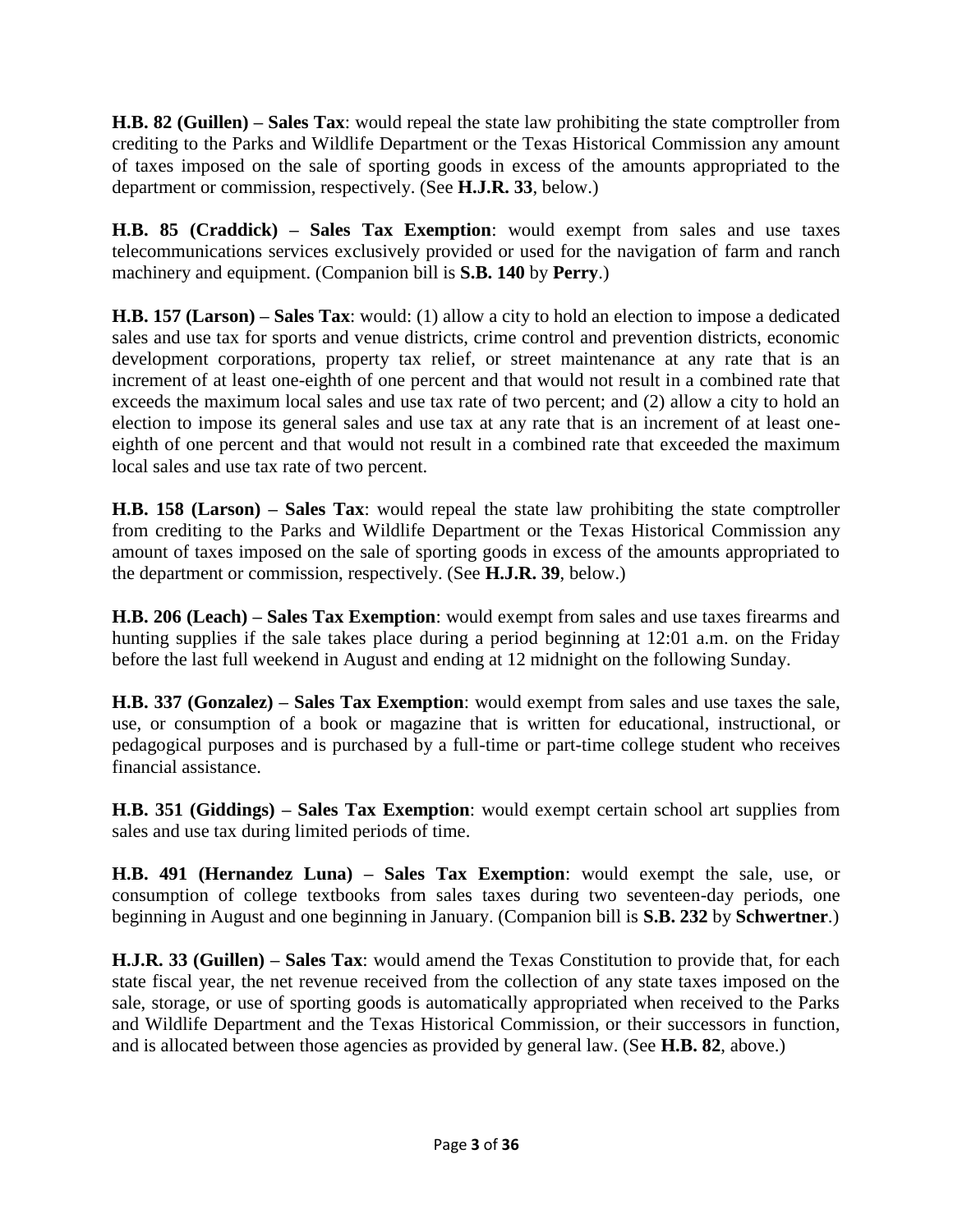**H.J.R. 39 (Larson) – Sales Tax**: would amend the Texas Constitution to provide that, for each state fiscal year, the net revenue received from the collection of any state taxes imposed on the sale, storage, or use of sporting goods is automatically appropriated when received to the Parks and Wildlife Department and the Texas Historical Commission, or their successors in function, and is allocated between those agencies as provided by general law. (See **H.B. 158**, above.)

**S.B. 140 (Perry) – Sales Tax Exemption**: this bill is the same as **H.B. 85,** above.

**S.B. 157 (Zaffirini) – Sales Tax Exemption**: would exempt from sales and use taxes books purchased by college students receiving funding under certain financial assistance programs if the purchase takes place during specified time frames prior to each semester.

**S.B. 228 (Creighton) – Sales Tax Exemption**: would exempt firearms and hunting supplies from sales and use taxes during the last full weekend in August. (Companion bill is **H.B. 206** by **Leach**.)

**S.B. 232 (Schwertner) – Sales Tax**: would exempt the sale, use, or consumption of college textbooks from sales taxes during two, seventeen-day periods, one beginning in August and one beginning in January.

**S.B. 248 (Estes) – Sales Tax**: would repeal the state law prohibiting the state comptroller from crediting to the Parks and Wildlife Department or the Texas Historical Commission any amount of taxes imposed on the sale of sporting goods in excess of the amounts appropriated to the department or commission, respectively. (See **S.J.R. 18**, below.)

**S.J.R. 18 (Estes) – Sales Tax**: would amend the Texas Constitution to provide that, for each state fiscal year, the net revenue received from the collection of any state taxes imposed on the sale, storage, or use of sporting goods is automatically appropriated when received to the Parks and Wildlife Department and the Texas Historical Commission, or their successors in function, and is allocated between those agencies as provided by general law. (See **S.B. 248**, above.)

# **Purchasing**

**H.B. 208 (Leach) – Construction Procurement**: would provide that the same state laws related to the design and construction of projects, including the procurement of design and construction services, that apply to a governmental entity apply to an agency or instrumentality of the governmental entity, an economic development corporation created by the governmental entity, or an alliance, agreement, partnership, or agency created between the governmental entity and one or more other governmental entities.

**S.B. 39 (Zaffirini) – Purchase of Agricultural Products**: would: (1) allow cities that purchase agricultural products to give preference to products produced or grown in the state when the cost does not exceed 107 percent of the cost of those produced or grown outside of the state and the quality is equal; and (2) require cities to give preference to agricultural products produced or grown in Texas if the cost and quality is equal.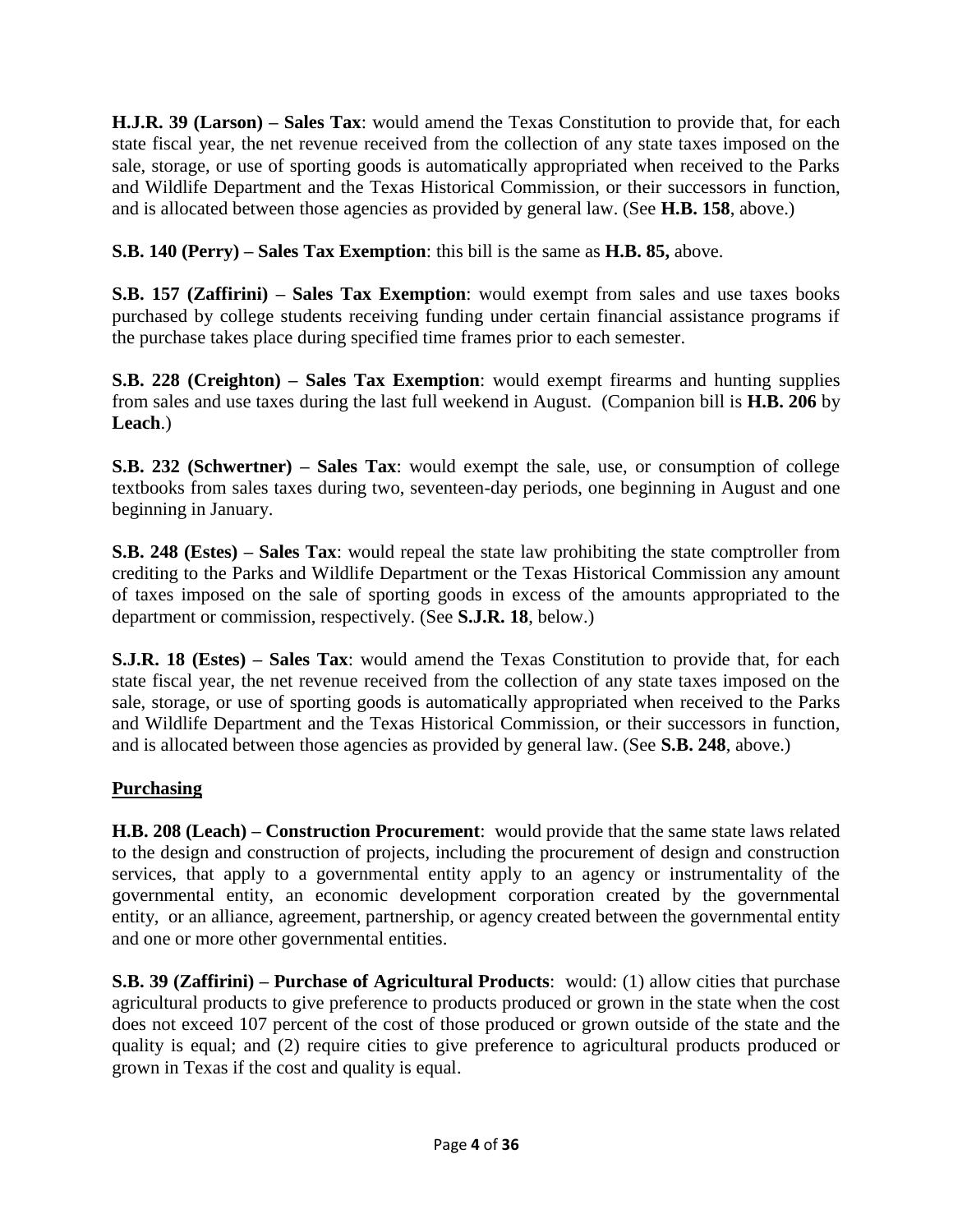## **Elections**

**H.B. 111 (Martinez-Fischer) – Elections**: would provide that: (1) a person who would be eligible to vote in an election, but who is not registered, shall be accepted for voting during early voting by personal appearance for the precinct of the person's residence if the person submits a voter registration application and presents proof of identification that establishes the person's residence; (2) an election officer serving a polling place for early voting by personal appearance is a deputy voter registrar; (3) for a local election held on the uniform election date in November, the timeframe for the local canvass is to be conducted between the  $11<sup>th</sup>$  and  $14<sup>th</sup>$  day after election day; and (4) for a local election held on the uniform election date in May, the local canvass shall be conducted not later than the  $14<sup>th</sup>$  day after election day (current law requires the canvass occur not later than the  $11<sup>th</sup>$  day after election day).

**H.B. 295 (Canales) – Elections**: would provide that a student identification card issued by a public or private institution of higher education, and that contains the student's photograph, is an acceptable form of photo identification for voting.

**H.B. 303 (Canales) – Elections**: would require the secretary of state to establish methods to obtain a photograph of each registered voter for use on the voter's registration certificate.

**H.B. 312 (Harless) – Voter Registration**: would require the secretary of state to implement a program to allow a person who has a valid driver's license or personal identification card to complete a voter registration application on the Internet at the state's official website.

**H.B. 361 (Springer) – Uniform Election Dates**: would provide that, with certain exceptions, every general or special election in the state, including city elections, shall be held on the first Tuesday after the first Monday in November.

**H.B. 430 (Howard) – Online Voting**: would provide that the Secretary of State shall conduct a study on the feasibility of online voting.

**H.B. 444 (Johnson) – Voter Registration**: would require the secretary of state to implement a program to allow a person to complete a voter registration application over the Internet from the state's official website.

**H.B. 447 (Johnson) – Elections**: would provide that a student identification card issued by a public, private, or independent institution of higher education, and that contains the person's photograph, is an acceptable form of photo identification for voting.

**H.B. 448 (Alonzo) – Elections**: would provide that a person who would be eligible to vote in an election, but who is not registered, shall be accepted for voting in the precinct of the person's residence if, on the day the person offers to vote, the person submits a voter registration application and presents proof of identification that establishes the person's residence.

**H.B. 484 (Capriglione) – Elections**: would provide, among other things, that in order for an individual to be an eligible candidate for city office and qualify for the office, the individual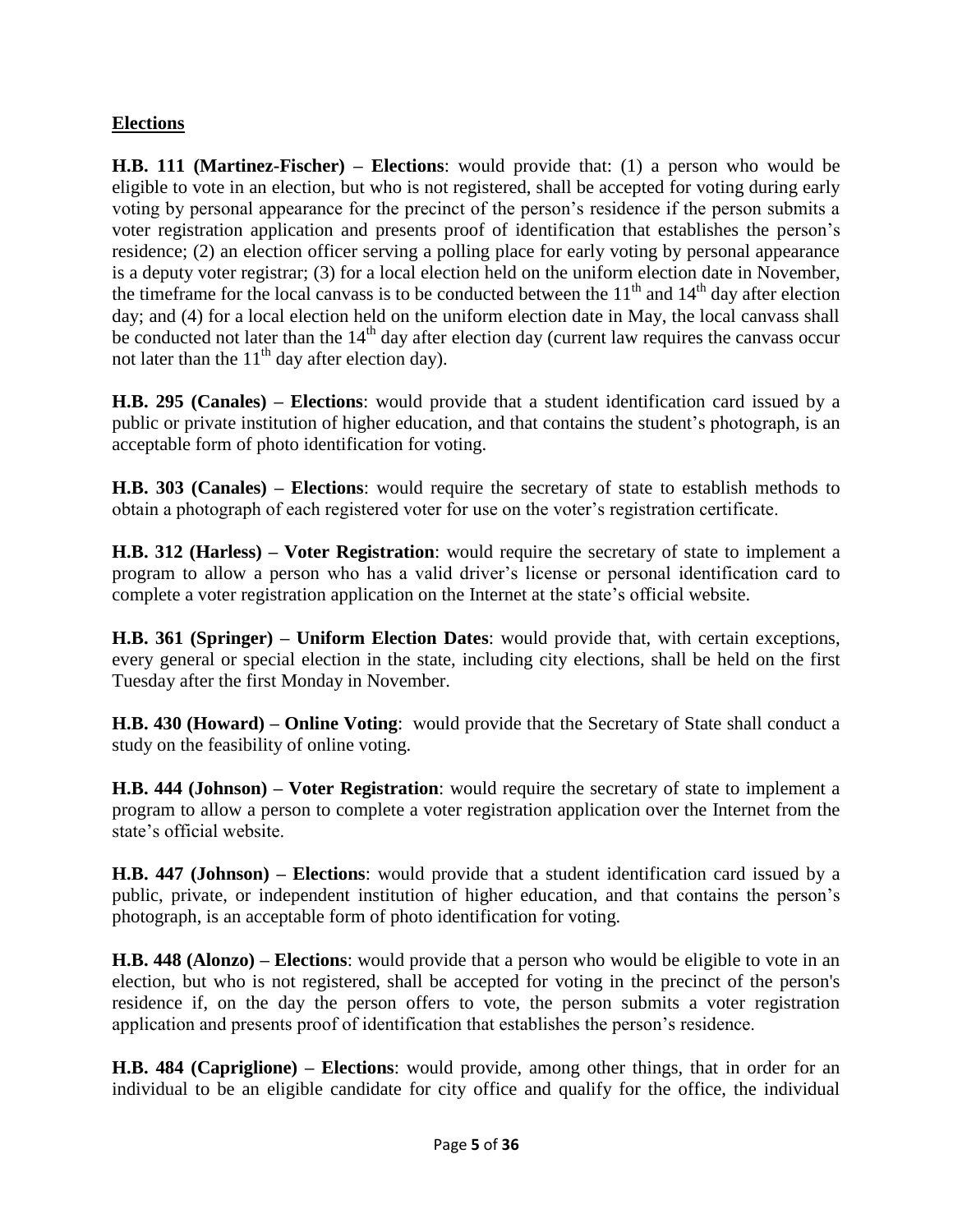must be a registered voter in the territory from which the office is elected for six months preceding the regular filing deadline for a candidate's application for a place on the ballot.

**H.B. 534 (Nevarez) – Elections**: would provide that an identification card issued by an agency or institution of the federal or state government and that contains a person's photograph is an acceptable form of photo identification for voting.

**H.B. 535 (Nevarez) – Elections**: would provide that a valid identification card that contains the person's photograph issued by a tribal organization is an acceptable form of photo identification for voting.

**H.B. 536 (Nevarez) – Elections**: would provide that, for a person who is 65 years of age or older, any legal form of identification for voting is acceptable, even if it has expired.

**S.B. 63 (Huffines) – Term Limits**: would, among other things: (1) provide that a person is not eligible to be elected to a full or partial term in any elective office, including a city office, if on the date the term begins the person has served in that office during any part of each of eight or more calendar years; (2) provide that service in more than one elective position on a governing body is considered service in the same office; (3) authorize a person to continue to serve in an office after the end of a term as a holdover under the Texas Constitution; (4) provide that service in office before January 1, 2016, does not count for purposes of determining whether a person is disqualified from election to office under the bill; and (5) authorize a political subdivision to impose a more restrictive limit on the time or number of terms a person may serve in elective office by charter, ordinance, order, or other appropriate means. (See **S.J.R. 6**, below.)

**S.B. 83 (Ellis) – Elections**: would, among other things, provide that: (1) an election officer commits a state jail felony if the officer knowingly: (a) removes the name of an eligible voter from the list of registered voters or the poll list for the precinct; (b) refuses to accept for voting a person whose acceptance is required by law; or (c) prevents the deposit in the ballot box of a marked and properly folded ballot that was provided at the polling place to the voter who is depositing it or for whom the deposit is attempted; and (2) a person is subject to criminal and civil liability if he or she knowingly deceives another person regarding the time, place, or manner of conducting an election or the qualifications for or restrictions governing voter eligibility for an election in this state.

**S.B. 84 (Ellis) – Elections**: would: (1) require that two voter registrars be present at each polling place while the polls are open; and (2) provide for same day voter registration.

**S.B. 85 (Ellis) – Elections**: would provide that a person who is at least 16 years of age is eligible to apply to preregister to vote.

**S.B. 86 (Ellis) – Elections**: would, among many other things, authorize early voting by mail for any qualified voter and provide for implementing procedures.

**S.B. 120 (Campbell) – Elections**: would increase the penalty for theft of an official ballot or official carrier envelope for an election from a state jail felony to a felony of the third degree.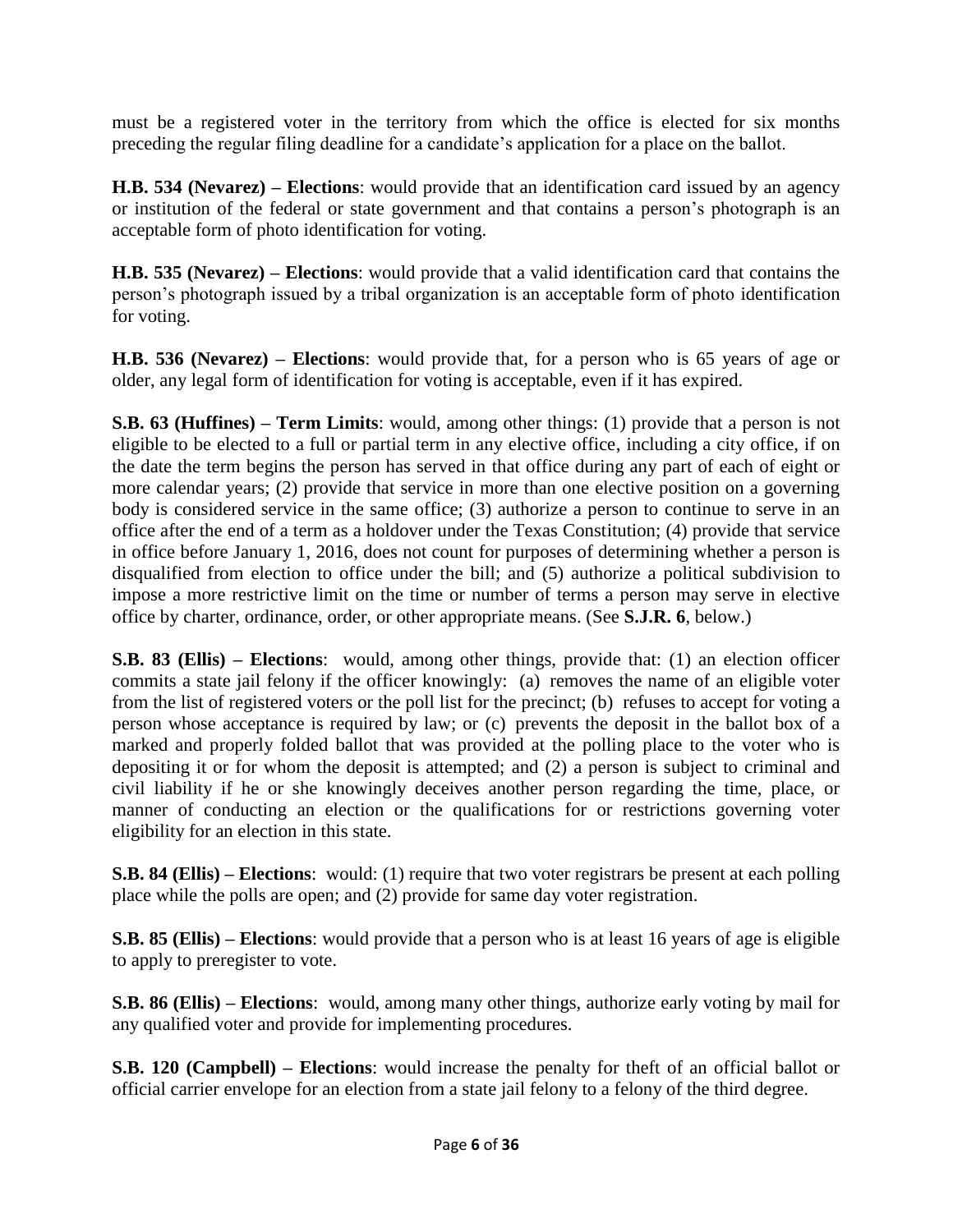**S.B. 170 (Uresti) – Elections**: would provide that a student identification card issued by a public or private high school or institution of higher education that contains the person's photograph is an acceptable form of photo identification for voting.

**S.B. 230 (Watson) – Elections**: would provide that the following are acceptable forms of photo identification for voting: (1) a student identification card issued by a public institution of higher education located in this state that contains the person's photograph; and (2) an identification card issued by a state agency of this state that contains the person's photograph.

**S.B. 251 (Ellis) – Elections**: would: (1) authorize an entity that orders an election to appoint a person to serve as an interpreter during the election if the person is a registered voter of the county in which the voter needing the interpreter resides or a registered voter of an adjacent county; and (2) provide that a voter may select any person other than the voter's employer, an agent of the voter's employer, or an officer or agent of a labor union to which the voter belongs, to serve as the voter's own personal interpreter.

**S.J.R. 6 (Huffines) – Term Limits**: would amend the Texas Constitution to, among other things: (1) provide that a person is not eligible to be elected to a full or partial term in any elective office, including a city office, if on the date the term begins the person has served in that office during any part of each of eight or more calendar years; (2) provide that service in more than one elective position on a governing body is considered service in the same office; (3) authorize a person to continue to serve in an office after the end of a term as a holdover under the Texas Constitution; (4) provide that service in office before January 1, 2016 does not count for purposes of determining whether a person is disqualified from election to office under this bill; and (5) authorize a political subdivision to impose a more restrictive limit on the time or number of terms a person may serve in elective office by charter, ordinance, order, or other appropriate means. (See **S.B. 63**, above.)

#### **Open Government**

**H.B. 283 (Fallon) – Open Meetings**: would: (1) require a home-rule city with a population of 50,000 or more: (a) to make a video and audio recording of reasonable quality of each regularly scheduled open meeting that is not a work session or a special called meeting, and make available an archived copy of such recording on the Internet; (b) to make the archived recording described in (a), above, available on an existing Internet site, which could be a publicly accessible video-sharing or social networking site; (c) to make available, in a conspicuous manner, on an Internet site that the city maintains the archived recording described in (a), above, or a link to the archived recording; (d) to make the archived recording described in (a), above, available on the Internet not later than seven days after the recording was made and maintain the archived recording on the Internet for not less than two years after the date the recording was first made available; and (e) to comply with the requirements in (b)-(d), above, unless the required recording cannot be made as the result of a catastrophe or technical breakdown, after which the city must make all reasonable efforts to make the required recording available in a timely manner; and (2) authorize a home-rule city with a population of 50,000 or more to broadcast a regularly scheduled open meeting on television.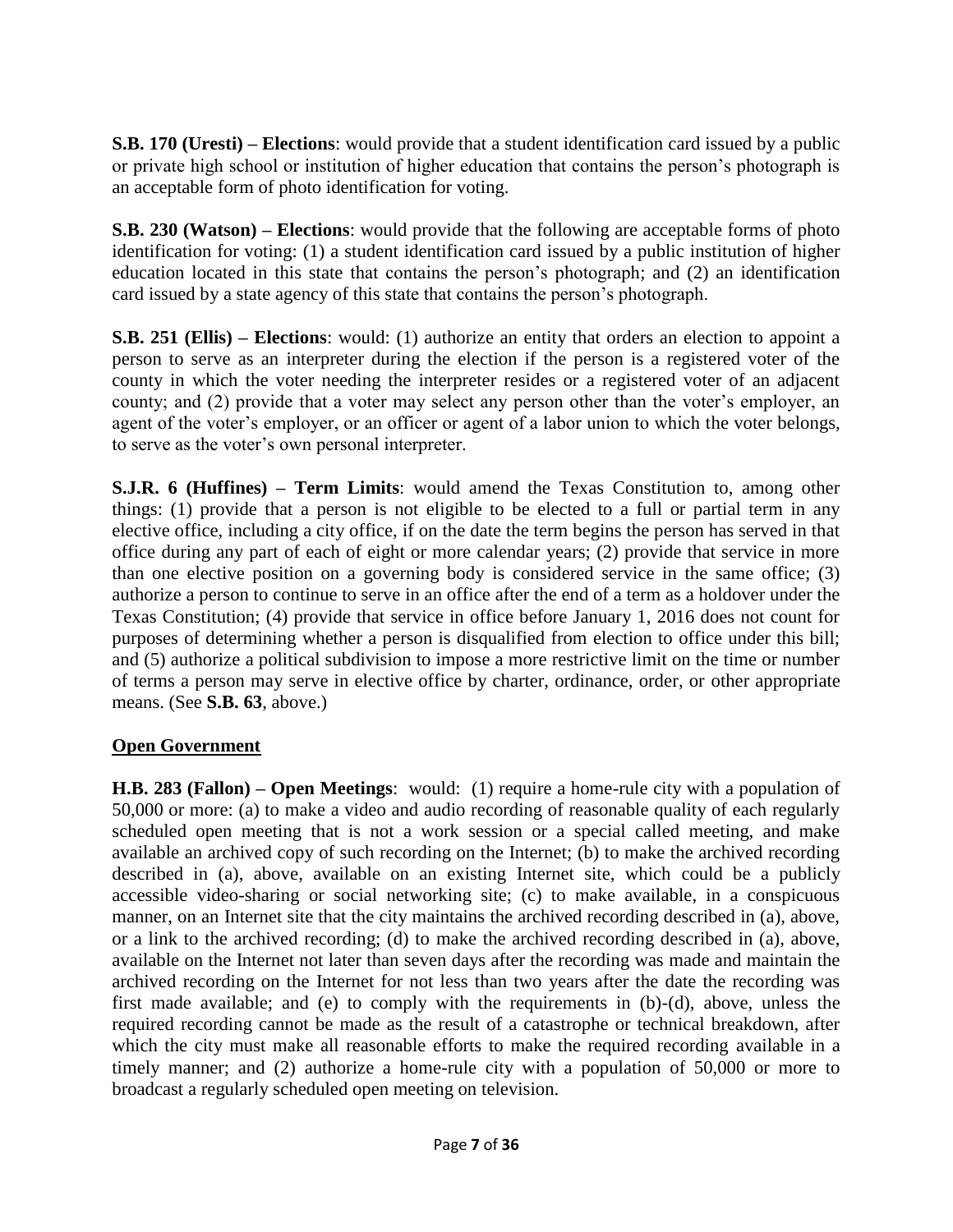**S.B. 46 (Zaffirini) – Public Information Act**: would make confidential a photograph that is taken by an appraisal district for property tax appraisal purposes and shows the interior of an improvement to property.

#### **Other Finance and Administration**

**H.B. 98 (Flynn) – Federal Actions**: would: (1) establish a joint legislative committee to review any federal action to determine whether such action is unconstitutional; (2) provide that any federal action found by the joint legislative committee to be unconstitutional be sent to the legislature for potential nullification; (3) declare any nullified unconstitutional federal action to have no legal effect in Texas; and (4) prohibit the state or a political subdivision of the state from recognizing, implementing, or enforcing a nullified unconstitutional federal action.

**H.B. 103 (Guillen) – Volunteer Fire Department Sales**: would extend law which expired on September 1, 2014 to continue to allow a volunteer fire department or emergency service organization to have up to ten tax free sales or auctions each calendar year under limited circumstances. (Companion bill is **S.B. 31** by **Zaffirini**).

**H.B. 105 (Guillen) – Volunteer Fire Department Sales**: this bill is identical to **H.B. 103**, above.

**H.B. 114 (Flynn) – Capital Appreciation Bonds**: would provide that a political subdivision may not issue capital appreciation bonds that are secured by property taxes unless: (1) the bonds have a scheduled maturity date that is not later than 20 years after the date of issuance; (2) the governing body of the political subdivision has received a written estimate of the cost of the issuance; (3) the governing body of the political subdivision has determined in writing whether any personal or financial relationship exists between the members of the governing body and any financial advisor, bond counsel, bond underwriter, or other professional associated with the bond issuance; (4) the governing body of the political subdivision posts on its website and enters into the minutes various information regarding the issuance, including: (a) the total amount of the bonds to be voted on; (b) the length of maturity of the bonds; (c) the projects to be financed with the bond proceeds; (d) the total amount of the political subdivision's outstanding bonded indebtedness at the time of the election and updated quarterly; and (e) the information provided under (2) and (3), above; (5) the total amount of capital appreciation bonds does not exceed 25 percent of the political subdivision's total outstanding bonded indebtedness; and (6) the political subdivision does not extend the maturity date of an issued capital appreciation bond.

**H.B. 134 (Simpson) – Local Debt**: would, among other things, require a political subdivision that issues a general obligation bond to: (1) include the following amounts, with each stated as a total amount and per capita amount for the then-current population of the political subdivision, on the ballot proposition for the general obligation bond: (a) the then-current general obligation debt of the local government; (b) the maximum amount of additional general obligation debt that would be authorized if the proposition passed; and (c) the maximum estimated cost to repay the general obligation debt that would be authorized by the proposed amendment, including principal and interest, at a stated likely interest rate; and (2) certify the then-current general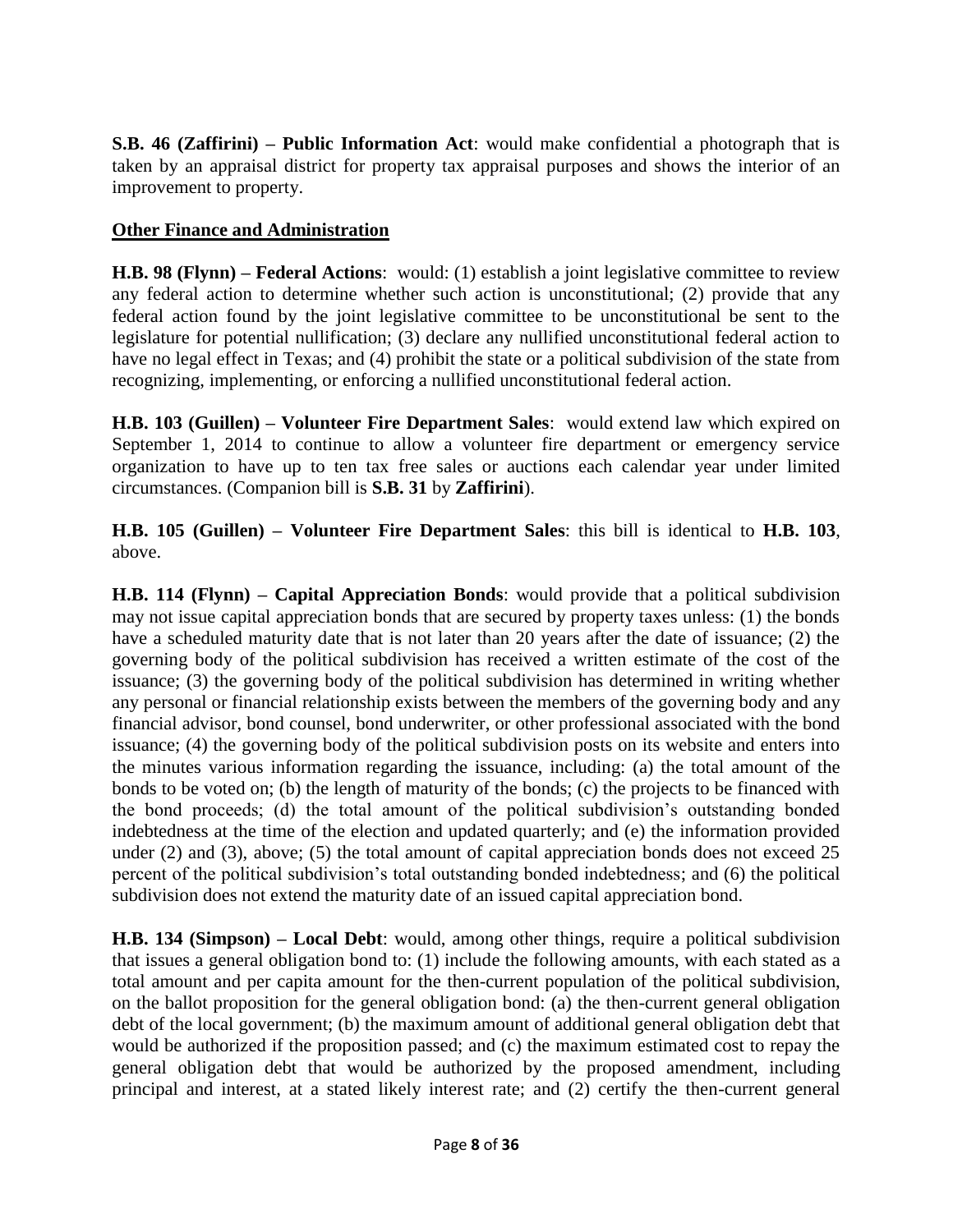obligation debt, likely interest rate for the proposed bonds, and estimated maximum repayment cost in accordance with the likely interest rate for purposes of the information required to be on the ballot proposition.

**H.B. 139 (Stickland) – Notice by Internet Posting**: would, except in regard to a notice of election, do the following: (1) require a city to provide the comptroller with an electronic copy of a notice required by law to be published in a newspaper not later than the third day before the date the city is required to first publish the notice in the newspaper; (2) require a city to determine by official action whether it will exclusively provide notice in the manner described in (1), above, or provide notice by both newspaper publication and in the manner described in (1), above; (3) provide that if a city decides to exclusively provide notice in the manner described in (1), above, the city: (a) is exempt from providing notice in a newspaper; but (b) must publish in a newspaper of general circulation in the city once a week for four consecutive weeks the Internet website at which the city's notice may be located; (4) require the comptroller to establish and maintain a web page on the comptroller's website to post the notices described in (1), above, not later than the third day after the date the city provides the notice to the comptroller; (5) require the comptroller to establish a system to allow a person, on request, to receive an e-mail alert for an update to a category of notices on the web page established under (4), above, and to maintain an archive on the website of notices posted on the web page; and (6) authorize the comptroller to adopt rules to implement and administer the notice by internet posting program.

**H.B. 146 (Menendez) – Credit Card Purchases:** would require a merchant, including a city, to verify the identity of an individual using photo identification if the purchase of goods or services is in an amount of more than \$200.

**H.B. 156 (Larson) – Local Debt**: would: (1) provide that a home rule city may use the unspent proceeds of bonds that have been sold and delivered for a specific purpose only for that specific purpose, including retiring the outstanding bonds; and (2) eliminate the option of a home rule city to hold an election to approve the use of the unspent proceeds for a different purpose.

**H.B. 165 (Larson) – Federal Detention and Captured Records Laws**: would: (1) provide that a person who is a public officer or employee of this state commits an offense if that person enforces or attempts to enforce a statute, rule, regulation, or order related to: (a) the detention or military custody of persons under certain federal law; and (b) the research and analysis of captured records by the federal Conflict Records Research Center; and (2) provide that a violation of (1), above, constitutes a Class B misdemeanor punishable by confinement for a term not to exceed 180 days, a fine of not more than \$5,000, or both confinement and a fine.

**H.B. 230 (Farrar) – Attorney's Fees**: would provide that a person's ability to recover attorney's fees in civil cases involving a claim for rendered services, performed labor, furnished material, freight or express overcharges, lost or damaged freight or express, killed or injured stock, a sworn account, or an oral or written contract is not applicable to the state, an agency or institution of the state, or a political subdivision of the state.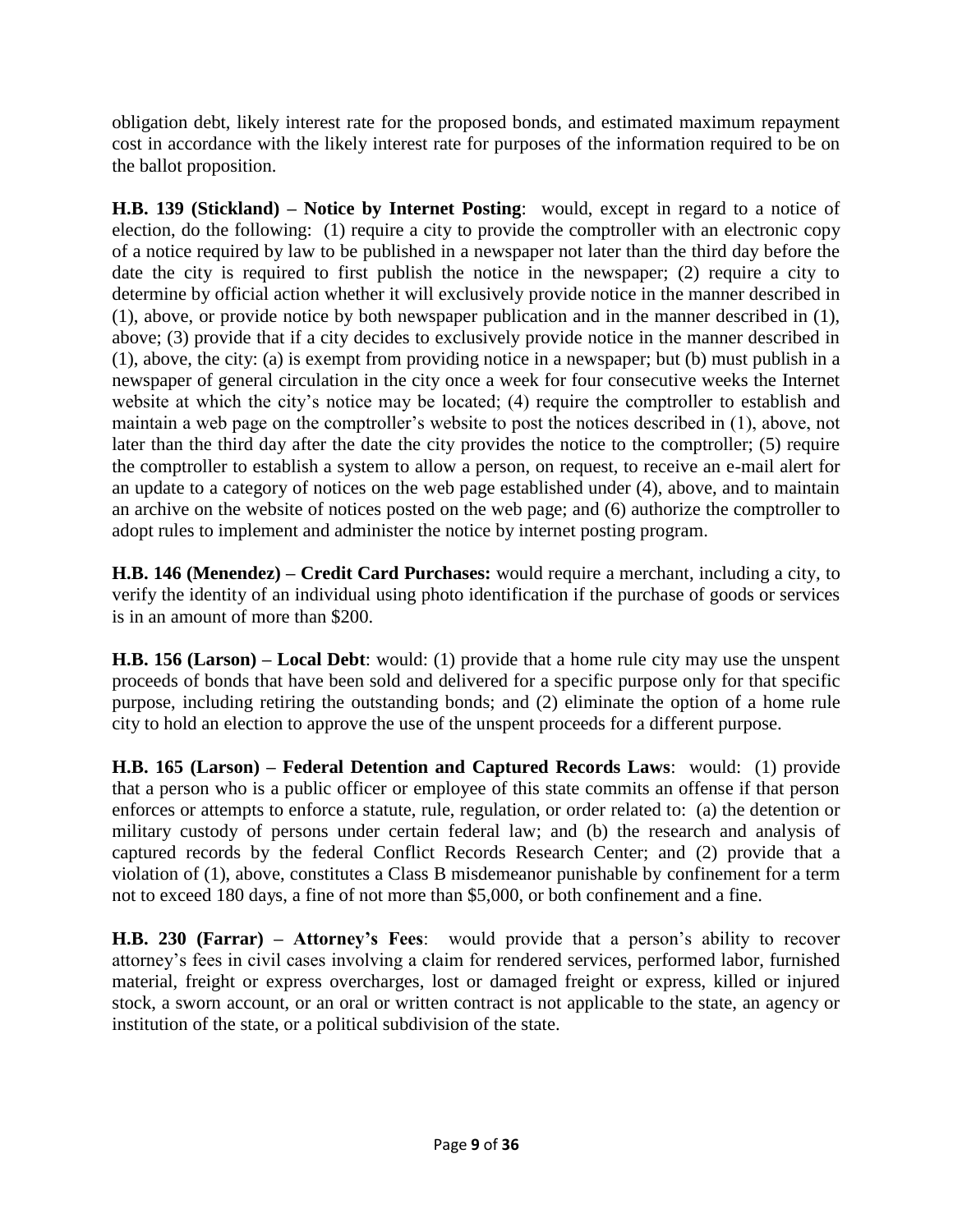**H.B. 306 (White) – Medical Assistance**: would prohibit a governmental entity, including a city, from providing indigent medical assistance to individuals who are not lawfully present in the United States, unless mandated by federal law to do so.

**H.B. 371 (McClendon) – Payday and Auto Title Lending**: would provide that the term of a payday or auto title loan made by a credit access business to certain military personnel or their dependents may not exceed 90 days or 180 days, respectively.

**H.B. 486 (Howard) – Financial Statements**: would require the city secretary in a city with a population of 100,000 or more to remove the home address of an individual from a financial statement before posting the statement on the city's website.

**H.B. 540 (P. King) – Initiative and Referendum**: this bill would apply only to a home rule city that has initiative and referendum provisions in the city charter. The bill would provide that: (1) before ordering an election as required by charter, the city shall submit a measure proposed by petition to enact a new ordinance or repeal an existing ordinance to the attorney general; (2) the attorney general shall, not later than the 90th day after submission: (a) determine whether any portion of the proposed measure would violate the Texas or federal constitution, a state statute, or a rule adopted as authorized by state statute; (b) determine whether passage of the measure would cause a governmental taking of private property for which the Texas or federal constitution would require compensation to be paid to the property owner; and (c) advise the city of its determinations; (3) the city may not hold an election on the proposed measure if the attorney general has determined that any portion of the proposed measure would violate the Texas or federal constitution or a state statute or rule or would cause a governmental taking of private property; and (4) to the extent that the requirements of the bill conflict with a charter provision requiring the city to order an election within a period following receipt of a petition, the bill controls and the period during which the city must order the election is extended to the extent necessary to comply with the bill.

**H.J.R. 55 (Villalba) – Freedom of Religion**: would amend the Texas constitution to provide that government may not "burden in any way" a person's free exercise of religion, unless the burden is: (1) necessary to further a compelling governmental interest; and (2) the least restrictive means of furthering that interest.

**S.B. 31 (Zaffirini) – Volunteer Fire Department Sales**: this bill is identical to **H.B. 103**, above.

**S.B. 48 (Zaffirini) – Major Events Trust Fund**: would add the following entities as "site selection organizations" for purposes of the Major Events Trust Fund: (1) ESPN; and (2) any other entity that selects a site to conduct an authorized event.

**S.B. 102 (Hinojosa) – Local Debt**: would require: (1) a ballot proposition submitted for an election to authorize a political subdivision to issue bonds to state: (a) the then-current combined principal and interest required to pay all outstanding debt obligations of the political subdivision on time and in full; (b) the estimated combined principal and interest required to pay the bonds to be authorized on time and in full; and (c) if the bonds are supported by property taxes, the annual increase in property taxes attributable to the bonds to be issued that each homeowner of an average-priced home within the political subdivision may be required to pay; (2) a political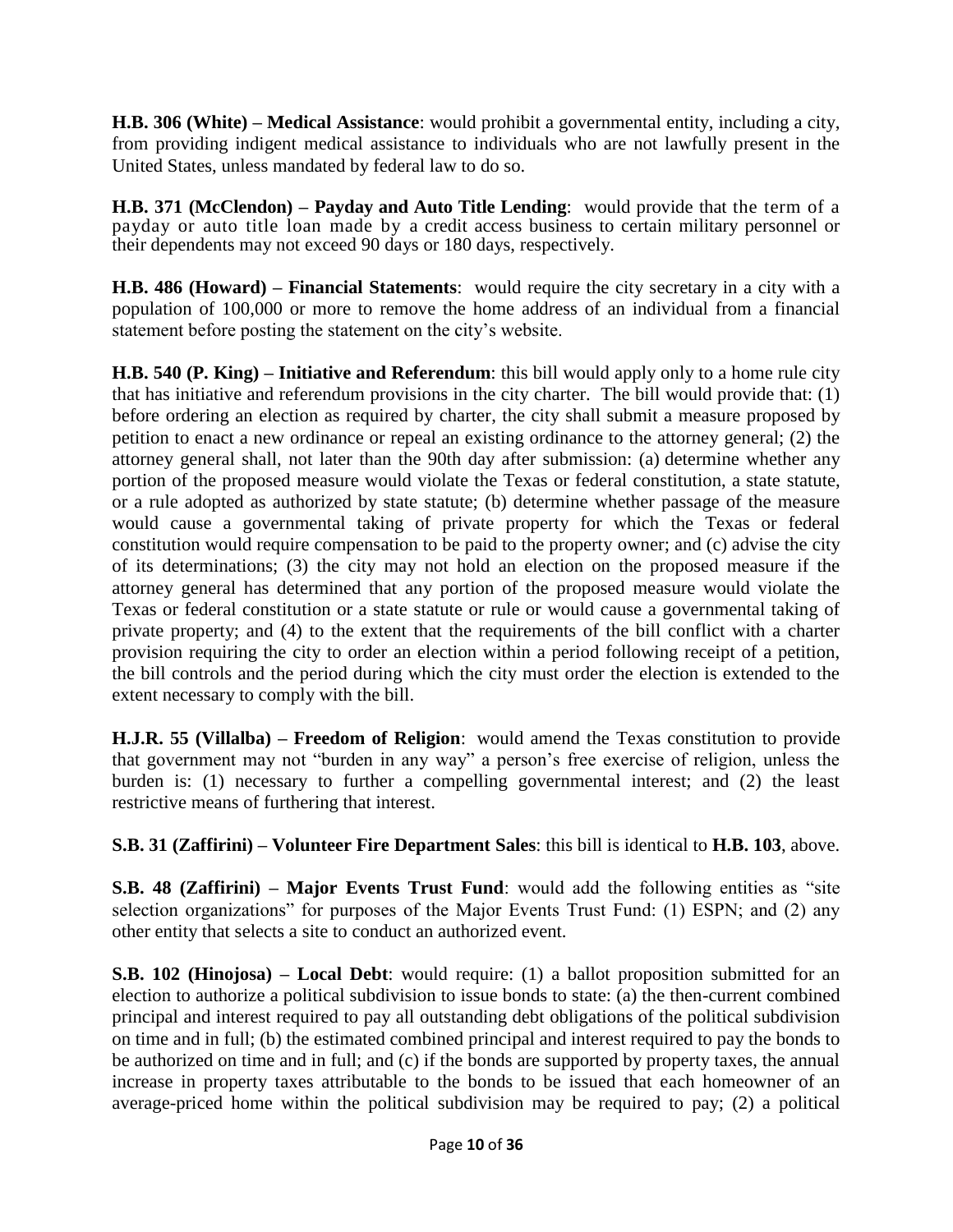subdivision to post the ballot proposition language to its website as soon as practicable after the official ballots have been prepared and maintain the proposition on the website until the day following the election.

**S.B. 103 (Hinojosa) – Capital Appreciation Bonds**: would prohibit a county, city, special district, school district, junior college district, or other political subdivision from issuing capital appreciation bonds that are secured by property taxes, unless the capital appreciation bonds are being issued for the purpose of financing transportation projects.

**S.B. 185 (Perry) – Immigration**: would: (1) apply to a city, its officers, its employees, and other bodies that are part of a city, including the city police department and city attorney; (2) prohibit those in (1), above, from adopting a rule, order, ordinance, or policy that prohibits the enforcement of laws of this state or federal law relating to immigrants or immigration, including the federal Immigration and Nationality Act; (3) forbid those in (1), above, from prohibiting a person employed by or otherwise under the direction or control of the entity from doing the following: (a) inquiring into the immigration status of a person lawfully detained for the investigation of a criminal offense or arrested; (b) with respect to information relating to the immigration status, lawful or unlawful, of any person lawfully detained for the investigation of a criminal offense or arrested: (i) sending the information to or requesting or receiving the information from United States Citizenship and Immigration Services or United States Immigration and Customs Enforcement, including information regarding a person's place of birth; (ii) maintaining the information; or (iii) exchanging the information with another federal, state, or local governmental entity; (c) assisting or cooperating with a federal immigration officer as reasonable and necessary, including providing enforcement assistance; and (d) permitting a federal immigration officer to enter and conduct enforcement activities at a city or county jail to enforce federal immigration laws; (4) prohibit those in (1), above, from considering race, color, language, or national origin while enforcing the laws described in (2), above, except to the extent permitted by the United States Constitution or the Texas Constitution; (5) make an entity in (1), above, ineligible for the receipt of state grant funds for the following year in which a final judicial determination is made that the entity intentionally prohibited the enforcement of the laws described in (2), above; (6) authorize a citizen residing in the jurisdiction of those in (1), above, to file a complaint with the attorney general if the citizen offers evidence to support an allegation that the entity has adopted a rule, order, ordinance, or policy under which the entity prohibits the enforcement of the laws described in (2), above, or that the entity, by consistent action, prohibits the enforcement of those laws; (7) provide that, if the attorney general determines that a citizen complaint filed under (6), above, is valid, the attorney general may file a petition for a writ of mandamus or other equitable relief in a district court in Travis County or the county in which the principal office of the entity is located to compel the entity to comply with (2), above, and allow the attorney general to recover reasonable expenses incurred in obtaining such relief including court costs, attorney's fees, investigative costs, witness fees, and deposition costs; and (8) provide that an appeal of a suit described in (7), above, is governed by the procedures for accelerated appeals in civil cases under the Texas Rules of Appellate Procedure.

**H.J.R. 40 (Alvarado) – Gambling**: would amend the Texas Constitution to provide that the legislature shall establish a state gaming commission and may authorize and provide for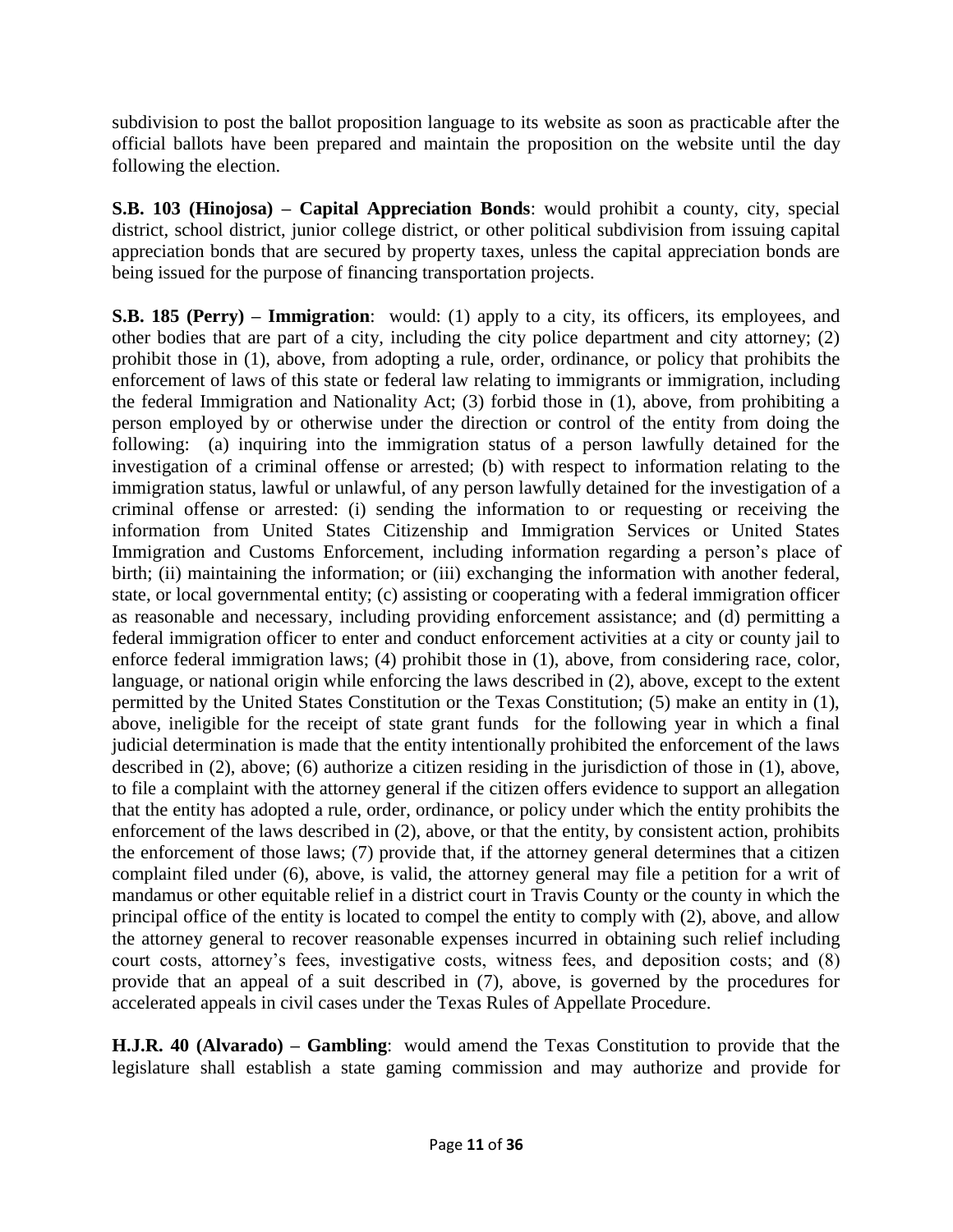regulation of the conduct of one or more types of gaming, including casino gaming, at – among other locations – cities with a population of at least 675,000.

**S.J.R. 5 (Campbell) – Health Insurance**: would amend the Texas Constitution to: (1) give each person in this state the right to choose to purchase or decline health coverage without penalty or sanction; (2) prohibit a city, state agency, or other government entity from requiring health coverage through imposition of a penalty; and (3) preserve the right of contract between a health carrier and an individual or group.

**S.J.R. 10 (Campbell) – Freedom of Religion**: would amend the Texas constitution to provide that: (1) government may not "burden" an individual's or religious organization's freedom of religion; (2) the right to act or refuse to act in a manner motivated by a sincerely held religious belief may not be burdened unless the government proves it has a compelling governmental interest and has used the least restrictive means to further that interest; and (3) a burden for purposes of (1) and (2), above, includes indirect burdens such as withholding benefits, assessing penalties, or denying access to facilities or programs.

#### **Municipal Courts**

**H.B. 53 (McClendon) – Age of Criminal Responsibility:** would provide that, for purposes of criminal prosecution, a defendant is treated as a juvenile if he or she is 10 years of age or older, and under 18 years of age. (Note: current law provides that a defendant retains juvenile status only if he or she is under 17 years old.)

**H.B. 69 (McClendon) – Juveniles:** would create the juvenile court jurisdiction task force and charge it with: (1) evaluating a proposal that would define an offender who is 17 years of age or younger as a child who is under the jurisdiction of a juvenile court; and (2) developing an implementation plan that includes legislative, administrative, and funding changes necessary to implement the proposal.

**H.B. 93 (White) – Failure to Attend School:** would remove municipal court jurisdiction over the offense of failure to attend school.

**H.B. 95 (Fletcher) – Criminal Procedure:** would: (1) allow a prosecutor to designate one person who is an officer or employee of a party that is not a natural person to serve as the state's courtroom representative during a criminal proceeding; and (2) if a law enforcement officer is designated, provide that he or she may not wear a law enforcement uniform or badge while serving as the representative.

**H.B. 107 (White) – Failure to Attend School:** would lower the fine amount for failure to attend school to a maximum of \$20.

**H.B. 110 (White) – Failure to Attend School:** would prohibit a court from punishing an individual by confinement in jail or detention in a juvenile detention facility if the individual is found to be in contempt of court during a failure to attend school proceeding.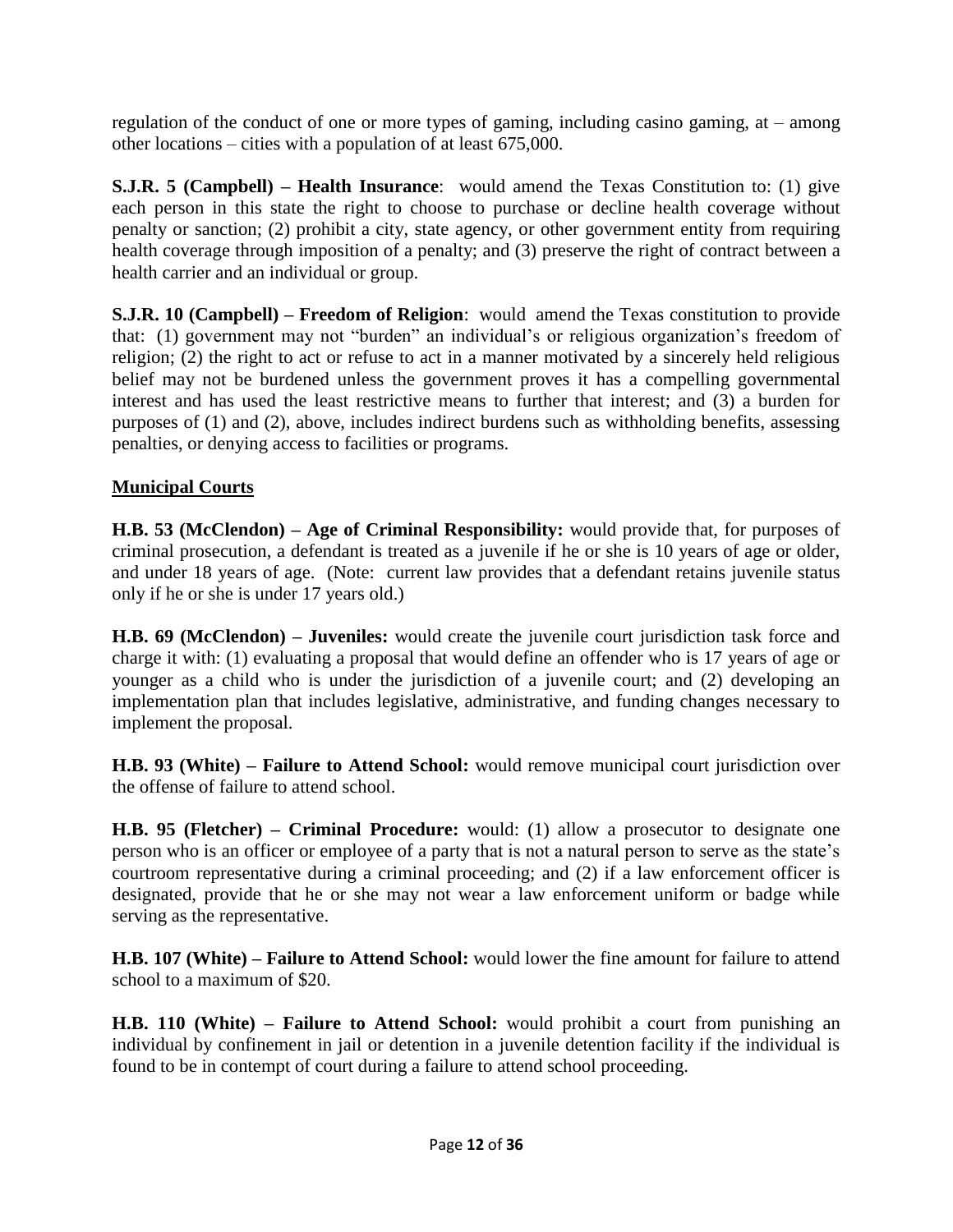**H.B. 121 (Fletcher) – Payment of Fine and Court Costs:** would allow a peace officer making an arrest to inform the arrestee of the possibility of making an immediate payment to the officer of the fine and court costs owed on a Class C misdemeanor in lieu of arrest.

**H.B. 207 (Leach) – Voyeurism:** would create a class C misdemeanor for the offense of voyeurism.

**H.B. 234 (Farrar) – Cruelty to Animals:** would allow a municipal court that finds an animal's owner has cruelly treated the animal to order the owner to pay the city's reasonable attorney's fees and court costs.

**H.B. 263 (Miles) – Juvenile Records**: would require a juvenile court to immediately order the sealing of a juvenile's records if certain requirements are met.

**H.B. 273 (Miles) – Illegal Dumping**: would provide minimum terms of confinement for the offense of illegal dumping committed inside a city's boundaries.

**H.B. 274 (Miles) – Illegal Dumping**: would increase the maximum fine for violation of an illegal dumping ordinance from \$2,000 to \$4,000.

**H.B. 319 (Keough) – Victim-Offender Mediation Program**: would: (1) provide a city council with the authority to establish a pretrial victim-offender mediation program for persons arrested or charged with a misdemeanor or state jail felony property offense; and (2) impose a \$15 court cost on conviction of a misdemeanor or state jail felony property offense to fund the victimoffender mediation program, of which an establishing city retains 75 percent to cover program costs.

**H.B. 326 (Wu) – Probable Cause Affidavit**: would allow a magistrate to accept a sworn affidavit provided to support the issuance of a search warrant by telephone or by electronic communication.

**H.B. 329 (Wu) – Order of Nondisclosure**: would provide a procedure for an individual to receive an order of nondisclosure for a class C misdemeanor other than a traffic offense.

**H.B. 330 (Wu) – Age of Criminal Responsibility**: would: (1) define a child to be a person between 10 and 17; (2) raise the age for criminal responsibility for sexual abuse from 17 to 18, when the victim is younger than 14; (3) raise the age for criminal responsibility for sending sexually explicit communications from 17 to 18; (4) raise the age of criminal responsibility for certain traffic offenses from 17 to 18; (5) prohibit a court from issuing a capias pro fine until an individual reaches 18; (6) raises the age a municipal court can hold a defendant in contempt from 17 to 18; (7) prohibit a law enforcement officer for taking an individual into custody for an offense alleged to occur before the individual's 18<sup>th</sup> birthday; and (8) prohibit a municipal court for issuing a warrant to an individual that committed an offense when the individual was under the age of 18.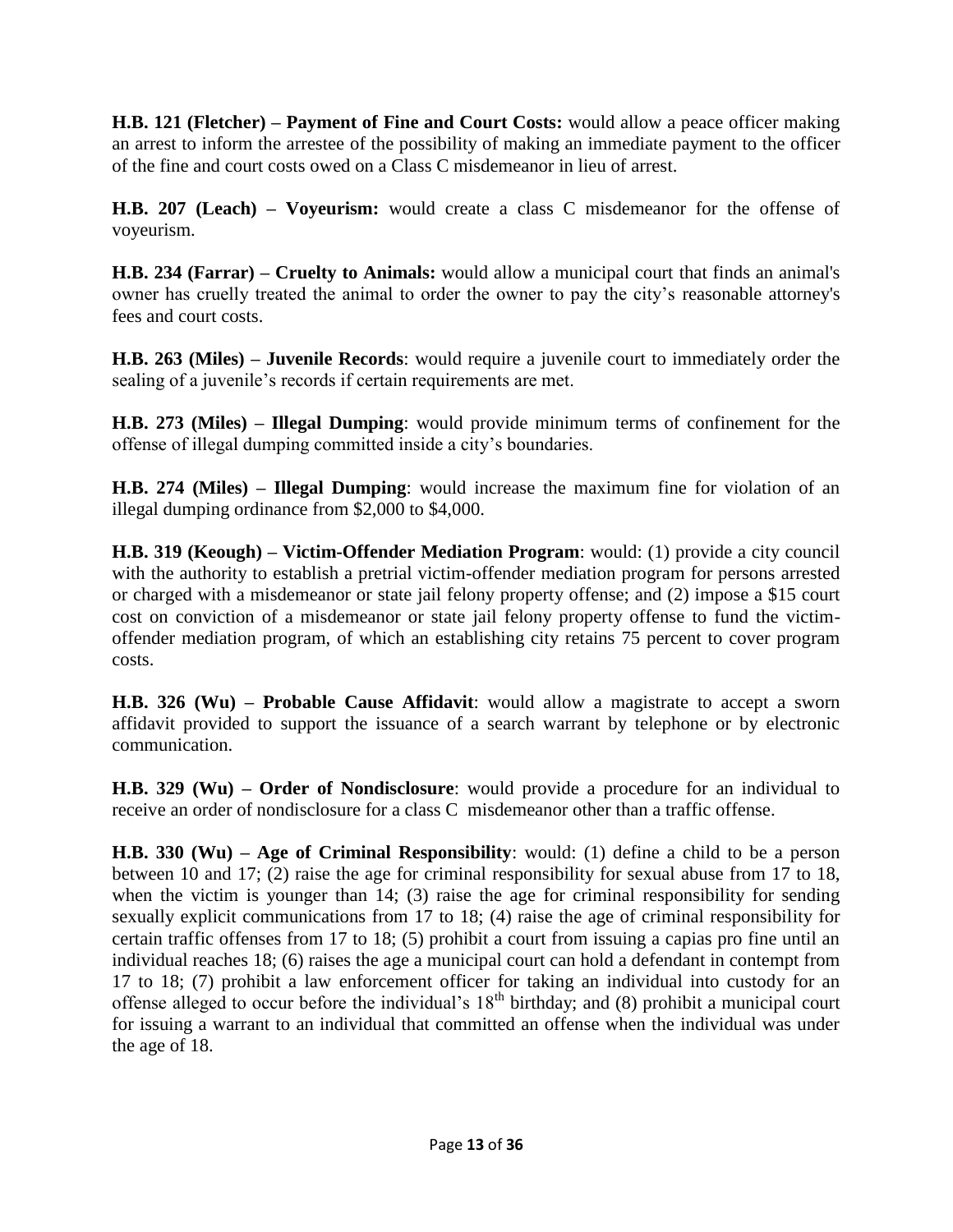**H.B. 348 (Dutton) – Official Oppression**: would: (1) provide that the intentional or knowing suppression of evidence favorable to a defendant and material to the defendant's guilt or punishment in a criminal trial is a third degree felony; and (2) provide that there is no statute of limitation on the prosecution of an offense described in (1), above.

**H.B. 378 (White) – Failure to Attend School**: would repeal the offenses of failure to attend school and parent contributing to nonattendance.

**H.B. 538 (Spitzer) – Jurisdiction**: would: (1) provide that a municipal court has jurisdiction over a fine-only offense committed on the entire width of a segment of highway or street abutting property located in a city; and (2) expand a peace officer's jurisdiction in accordance with the court's jurisdiction described in (1), above.

**H.B. 559 (Anchia) – Magistrates**: would require a magistrate to inform an arrestee that, if the person is not a citizen of the United States, a plea of guilty or no contest for the offense charged may affect the person's immigration or residency status and may result in deportation. (Companion bill is **S.B. 268** by **Watson**.)

**S.B. 104 (Hinojosa) – Age of Criminal Responsibility:** this bill is identical to **H.B. 53**, above.

**S.B. 106 (Whitmire) – Failure to Attend School:** would: (1) require a municipal court to dismiss a complaint against an individual for failure to attend school if the individual takes a high school equivalency examination administered by the State Board of Education and presents the certificate to the court; (2) provide school districts with additional truancy prevention measures; and (3) lower the maximum fine amount for a failure to attend school violation.

#### **Community and Economic Development**

**H.B. 81 (Guillen) – E-Cigarettes**: would include nicotine products, such as electronic cigarettes, in the existing state regulations that govern the sale, distribution, possession, use, and advertising of cigarettes and other tobacco products.

**H.B. 91 (Flynn) – Raw Milk**: would: (1) authorize the sale of raw milk by a raw milk permit holder at their business, a consumer's residence, or a farmers' market under certain circumstances; and (2) prohibit a local health authority from mandating a specific method for complying with temperature requirements for milk.

**H.B. 132 (Flynn) – Agriculture**: would provide that: (1) a city may not adopt regulations that interfere with a person's right to engage in agriculture; and (2) the attorney general may bring an action in a district court in the name of the state to obtain a temporary or permanent injunction against a city adopting a regulation in violation of the bill.

**H.B. 143 (Menendez) – Alcoholic Beverages**: would provide that a city council may enact regulations prohibiting the possession of an open container or the consumption of an alcoholic beverage on a public street, public alley, or public sidewalk within 300 feet of the property line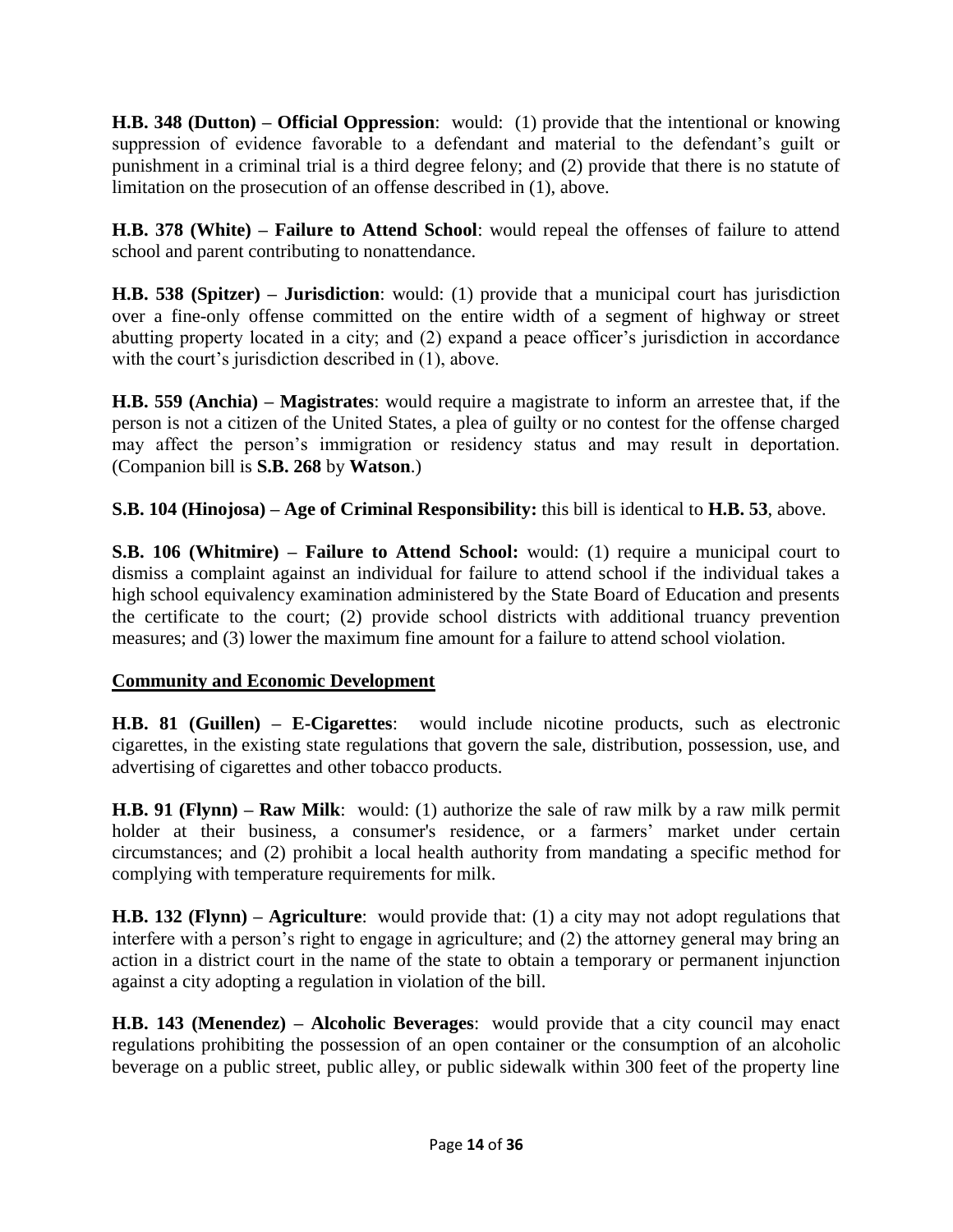of a station, platform, bus stop, bus shelter, or other place designated as a place of entry to or exit from a public transportation passenger vehicle.

**H.B. 148 (Menendez) – Alcoholic Beverages/Sexually Oriented Businesses**: would create a new "public consumption" alcoholic beverage permit to be administered by the Texas Alcoholic Beverage Commission and authorize various regulations for an establishment holding such a permit.

**H.B. 170 (Alvarado) – E-Cigarettes**: would: (1) include vapor products, such as electronic cigarettes, in the existing state regulations that govern the sale, distribution, possession, use, and advertising of cigarettes and other tobacco products; (2) impose on vapor products the same fire safety standards that are applicable to cigarettes; (3) require schools to prohibit vapor products; and (4) make it a criminal offense to operate a vapor product in certain public places including a library, museum, hospital, transit system bus, intrastate bus, plane, or train.

**H.B. 292 (Stephenson) – Economic Development Corporations**: would authorize a Type A or Type B economic development corporation (EDC) to use corporate revenues on primary job training facilities at a public technical college or high school located in the city limits of an EDC's authorizing city, or at a public junior college with a service area that includes any portion of the city limits of an EDC's authorizing city if: (1) the city council of the EDC's authorizing city adopts a resolution authorizing the EDC to finance the project; or (2) the city council of the EDC's authorizing city orders an election on the issue after receiving a petition signed by at least 10 percent of the number of voters that participated in the last general election held in the city.

**H.B. 342 (Dutton) – Building Permit Fees**: would abolish a building permit fee on the tenth anniversary after the date the fee is adopted (or reauthorized) unless the city council holds a public hearing on the reauthorization of the fee and reauthorizes the fee by a majority vote of the city council.

**H.B. 359 (Springer) – Disannexation**: would provide that if a city fails or refuses to disannex an area pursuant to a petition alleging failure to provide services, a district court shall enter an order disannexing the area if the court finds that a valid petition was filed with the city and that the city failed to perform its obligations in accordance with the service plan or the state law governing provision of services. (Note: This bill would overturn a Supreme Court of Texas decision in favor of the City of Bryan.)

**H.B. 411 (C. Turner) – Payday and Auto Title Lending**: would prohibit a credit access business from making a telemarketing call to a consumer, regardless of whether the consumer's name and telephone number are on the Texas no-call list.

**H.B. 539 (P. King) – Regulation of Oil or Natural Gas**: would provide that a city with authority to adopt an oil or gas measure may not adopt one unless the city complies with the numerous and complex requirements of the bill, including submitting various information to the state related to the alleged costs of the measure to the state and remitting payment to the state for its alleged losses as determined by a state agency.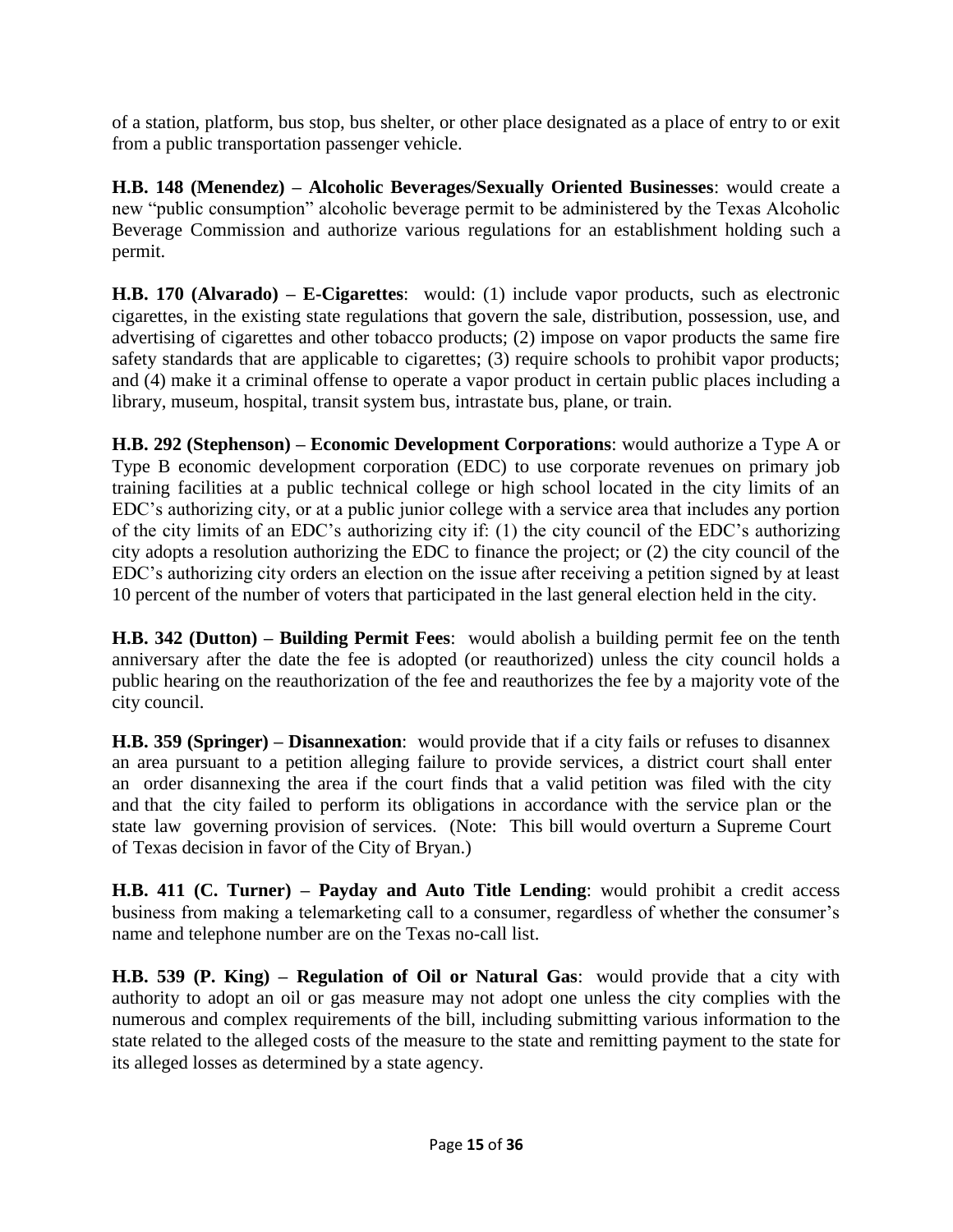**H.B. 555 (Springer) – Annexation**: would provide that a city may not annex an area if the width of the area at the widest point exceeds the length of the area at the longest point, unless the boundaries of the city are contiguous to the area on at least two sides or the area abuts or is contiguous to another jurisdictional boundary.

**S.B. 80 (Ellis) – Economic Development**: would: (1) require the comptroller to identify all state and local tax preferences and present a schedule to the Legislative Budget Board every oddnumbered year under which each tax preference is reviewed once during each twelve-year period; and (2) require the Legislative Budget Board to evaluate all state and local tax preferences and develop a report on the reviews of the tax preferences.

**S.B. 91 (Ellis) – Payday and Auto Title Lending**: would limit the annual percentage rate of a payday or auto title loan to 36 percent.

**S.B. 92 (Ellis) – Payday and Auto Title Lending**: would: (1) provide that a municipal ordinance regulating credit access businesses is not preempted by the following state law provisions; (2) provide that, if a municipal ordinance conflicts with a provision of state law, the more stringent regulation controls; (3) require the contract and other documents provided by a credit access business to be written wholly in the language in which the contract is negotiated and read in their entirety in the language in which the contract is negotiated to any consumer who cannot read; (4) require the mandatory disclosure under state law that is issued by a credit access business to a borrower to reference nonprofit agencies that provide financial education and training or cash assistance to borrowers; (5) require the mandatory disclosure and notice to be available in English and Spanish and read in their entirety in the language in which the contract is negotiated if the consumer cannot read; (6) prohibit a payday loan if the amount of cash advanced exceeds 20 percent of the borrower's gross monthly income; (7) prohibit an auto title loan if the amount of cash advanced exceeds the lesser of: (a) three percent of the borrower's gross annual income; or (b) 70 percent of the retail value of the motor vehicle; (8) require a payday or auto title loan to be payable in four or fewer installments and proceeds from each installment must be used to repay at least 25 percent of the principal amount of the debt; (9) provide that a payday or auto title loan to be paid by a single lump-sum payment may not be refinanced or renewed more than three times and proceeds from each refinancing or renewal must be used to repay at least 25 percent of the principal amount of the original debt; (10) provide that a payday or auto title loan made to a consumer on or before the seventh day after the date the consumer has paid a previous extension of consumer credit is considered a refinance or renewal of the previous debt; and (11) require a credit access business to maintain a complete set of records of all extensions of consumer credit for three years after the loan was made.

**S.B. 97 (Hinojosa) – E-Cigarettes**: would include vapor products, such as electronic cigarettes, in the existing state regulations that govern the sale, distribution, possession, use, and advertising of cigarettes and other tobacco products.

**S.B. 100 (Hinojosa) – State Enterprise Zones**: would, among other things, provide that a county may create an enterprise zone within a city provided the county first enters into an interlocal agreement with the city specifying which entity has jurisdiction over the zone.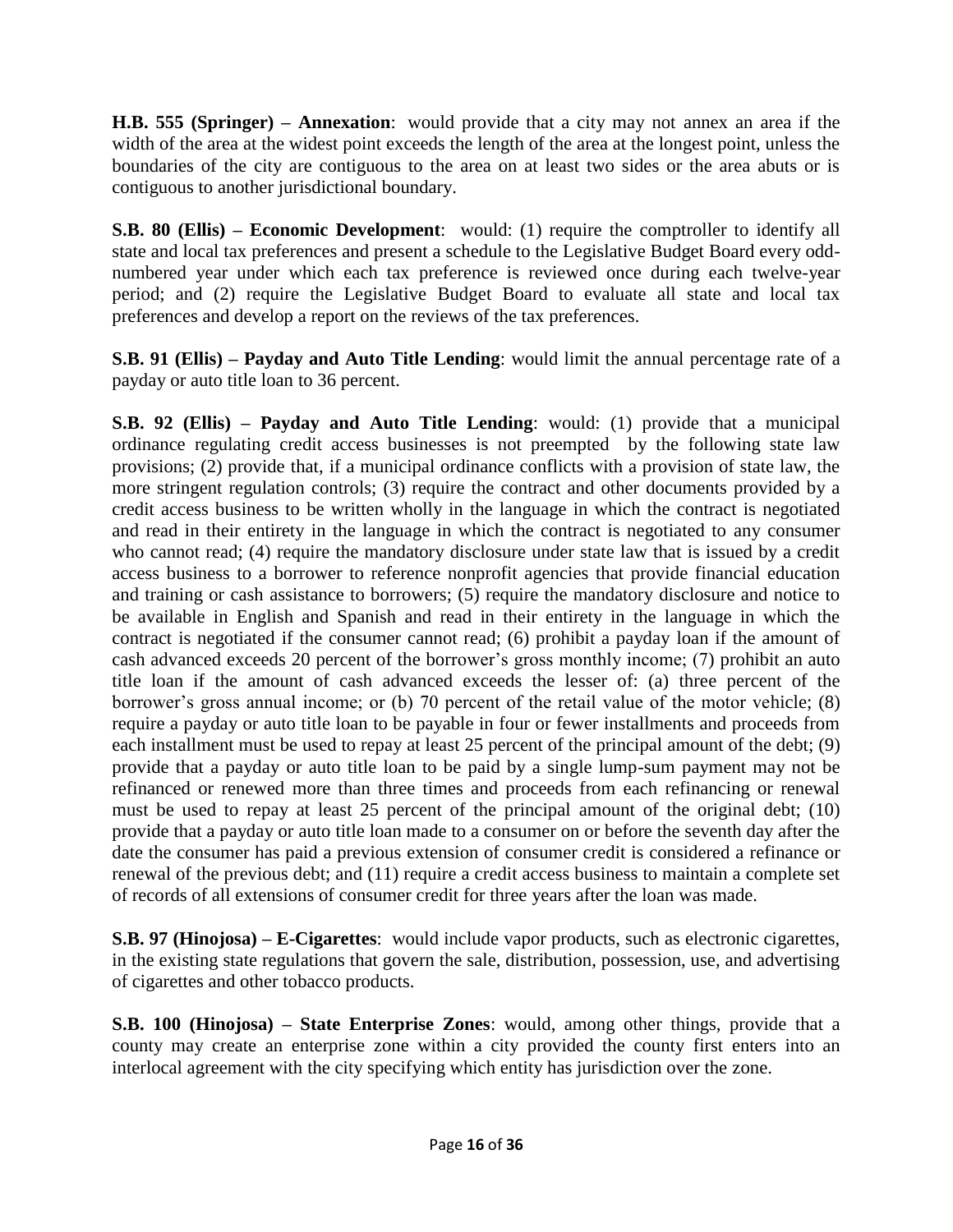**S.B. 121 (West) – Payday and Auto Title Lending**: this bill makes extensive modifications to the payday and auto title lender laws. It would, among other things:

- 1. require the consumer credit commissioner to establish and implement a database for the compilation of information relating to payday loans;
- 2. provide that payday and auto title lenders are subject to the same level of state regulation and oversight as other credit services organizations (i.e., currently-regulated consumer lenders that don't provide payday or auto title loans);
- 3. prohibit a credit services organization from assisting a consumer in obtaining an extension of consumer credit in any form other than in the form of a single-payment payday loan, multiple-payment payday loan, single payment auto title loan, or multiplepayment auto title loan;
- 4. provide that a credit services organization may obtain or assist a consumer in obtaining a payday or auto title loan only if the loan is made by a third-party lender that is unaffiliated with the credit services organization and does not have any ownership, directors, officers, members, or employees in common with the credit services organization;
- 5. prohibit total charges imposed under a payday or auto title loan from exceeding the permissible interest, fee, and other charges for a certain consumer loans under current law;
- 6. prohibit a credit access business that is subject to a city ordinance regulating payday and auto title loans from evading the city ordinance by: (a) requiring that any part of the transaction occur in a location outside the city limits; or (b) transferring the business's obligations and rights under a payday or auto title loan contract to a branch of the business or another business located outside the city limits;
- 7. provide that if a credit access business evades a municipal ordinance as provided by (7), above, that the contract between the business and the consumer is void and unenforceable, including any requirement that the consumer pay fees or other consideration;
- 8. provide that the term of an extension of consumer credit, including all renewals and refinances, obtained for a military borrower may not exceed 90 days for a payday or single-payment auto title loan or 180 days for a multiple-payment auto title loan;
- 9. provide that the term of an extension of consumer credit by a credit access business may not exceed 180 days;
- 10. provide that, at any given time, a consumer may have only one outstanding debt from a payday loan and one outstanding debt from an auto title loan;
- 11. provide that the proceeds of a repossessed motor vehicle that secured an auto title loan shall satisfy all outstanding and unpaid indebtedness under that extension of consumer credit;
- 12. provide that a local ordinance regulating a credit access business is not preempted if the ordinance is compatible with and equal to or more stringent than a requirement in the bill;
- 13. provide that a single-payment payday loan: (a) may not exceed 20 or 25 percent of the consumer's gross annual income depending on the income level; (b) may not have a term of less than 10 days or longer than 35 days; and (c) may not be refinanced more than three times;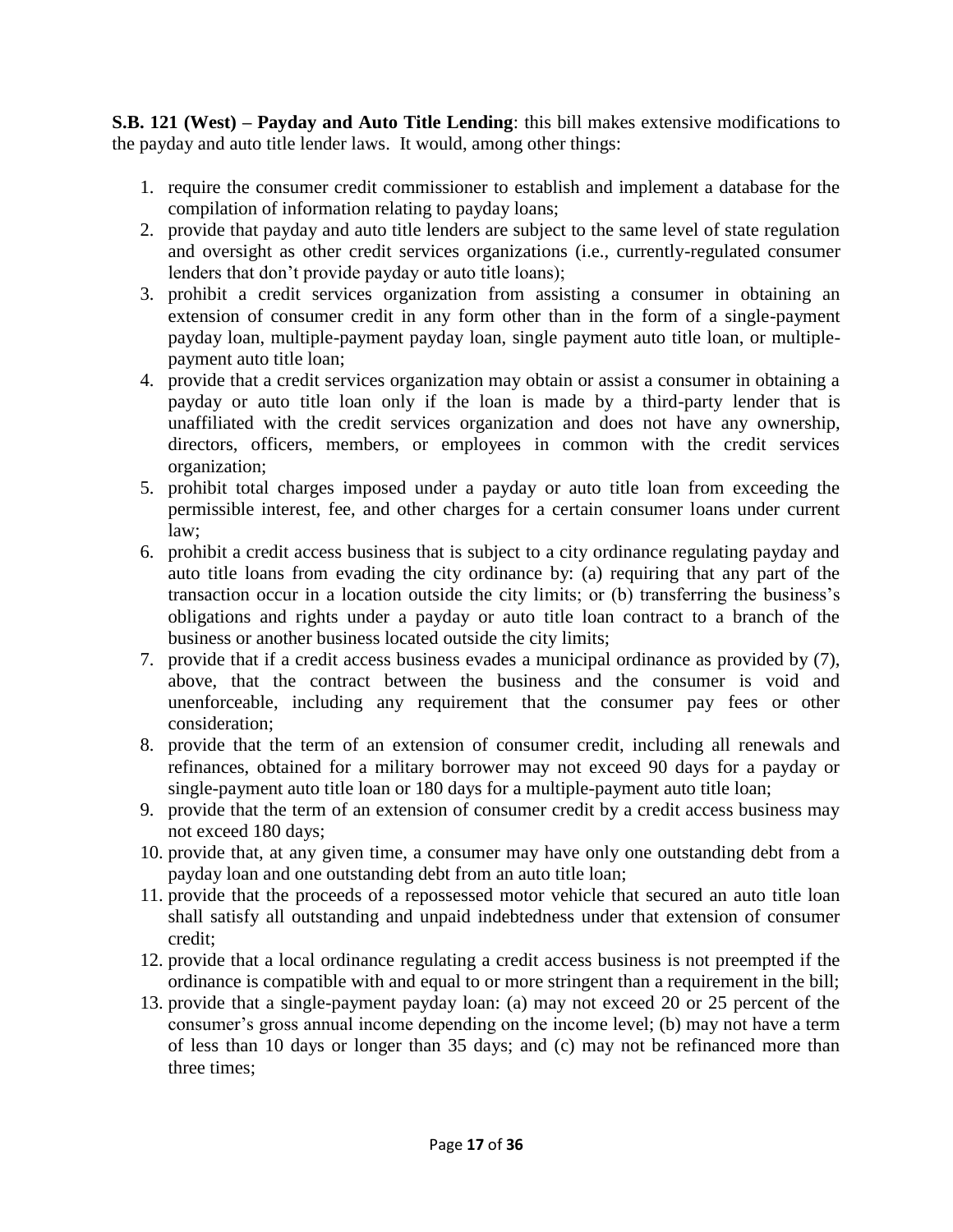- 14. provide that a multiple-payment payday loan: (a) may not exceed 10 or 15 percent of the consumer's gross monthly income, depending on the income level; (b) may not have an original term of more than 180 days if it is payable in more than 12 installments; and (c) with regard to the first installment, may not be due before the  $10<sup>th</sup>$  day after the loan is agreed upon, and any other installment may not be due before the  $14<sup>th</sup>$  day or after the  $31<sup>st</sup>$  day after the date a previous installment is due;
- 15. provide that a single-payment auto title loan: (a) may not exceed the lesser of 70 percent of the retail value of the motor vehicle securing the debt, or the lesser of six or eight percent of the consumer's gross annual income, depending on the income level; (b) may not have a term of less than 30 days or longer than 35 days; and (c) may not be refinanced more than three times;
- 16. provide that a multiple-payment auto title loan: (a) may not exceed 70 percent of the retail value of the motor vehicle securing the debt; (b) may not impose a sum of all fees, principal, interest, and other amounts that exceeds 20 or 30 percent of the consumer's gross monthly income, depending on the income level; (c) may not be payable in more than six installments; (d) may not require the first installment to be paid before the  $10<sup>th</sup>$ day after the date the consumer enters into the loan agreement; (e) may not require subsequent instalments to be due before the  $28<sup>th</sup>$  day after the date the previous installment of the loan was due; and (f) may not have a total term of more than 180 days;
- 17. require an extended payment plan that: (a) provides for payment in four substantially equal installments with respect to a single-payment payday or auto title loan; (b) provides for payment in two substantially equal installments with respect to multiple-payment payday and auto title loans; (c) has a period between installment payments that are not shorter than 10 days for a single-payment payday loan or 30 days for a multi-payment payday loan or any auto title loan; and (d) provides for the first payment to be due not before the  $10<sup>th</sup>$  day after the date the consumer requests an extended payment plan; and
- 18. require any refinance of a payday or auto title loan to meet all requirements applicable to the original loan.

**S.B. 129 (West) – Economic Development**: would, among other things, require that: (1) the Legislative Budget Board include in any fiscal note for a bill that authorizes a state or local tax preference (defined to include many economic development incentives) a statement of the purpose of the bill and a set of reasonable benchmarks to measure whether and to what degree the bill's purposes have been achieved; (2) the Legislative Budget Board evaluate whether the benchmarks have been met before the first day of the third regular legislative session after a tax preference bill becomes law and provide a report on the board's findings; and (3) the report to contain a review of whether the tax preference statute should be amended or repealed.

**S.B. 178 (Nichols) – Eminent Domain**: would: (1) prohibit a state agency, political subdivision, or a corporation created by a governmental entity from taking private property through the use of eminent domain if the taking is for a recreational purpose, including a parks and recreation system or a specific park, greenbelt, or trail; and (2) provide that the determination by the entity proposing to take the property that the taking does not involve an act or circumstance prohibited by the bill does not create a presumption with respect to whether the taking involves that act or circumstance.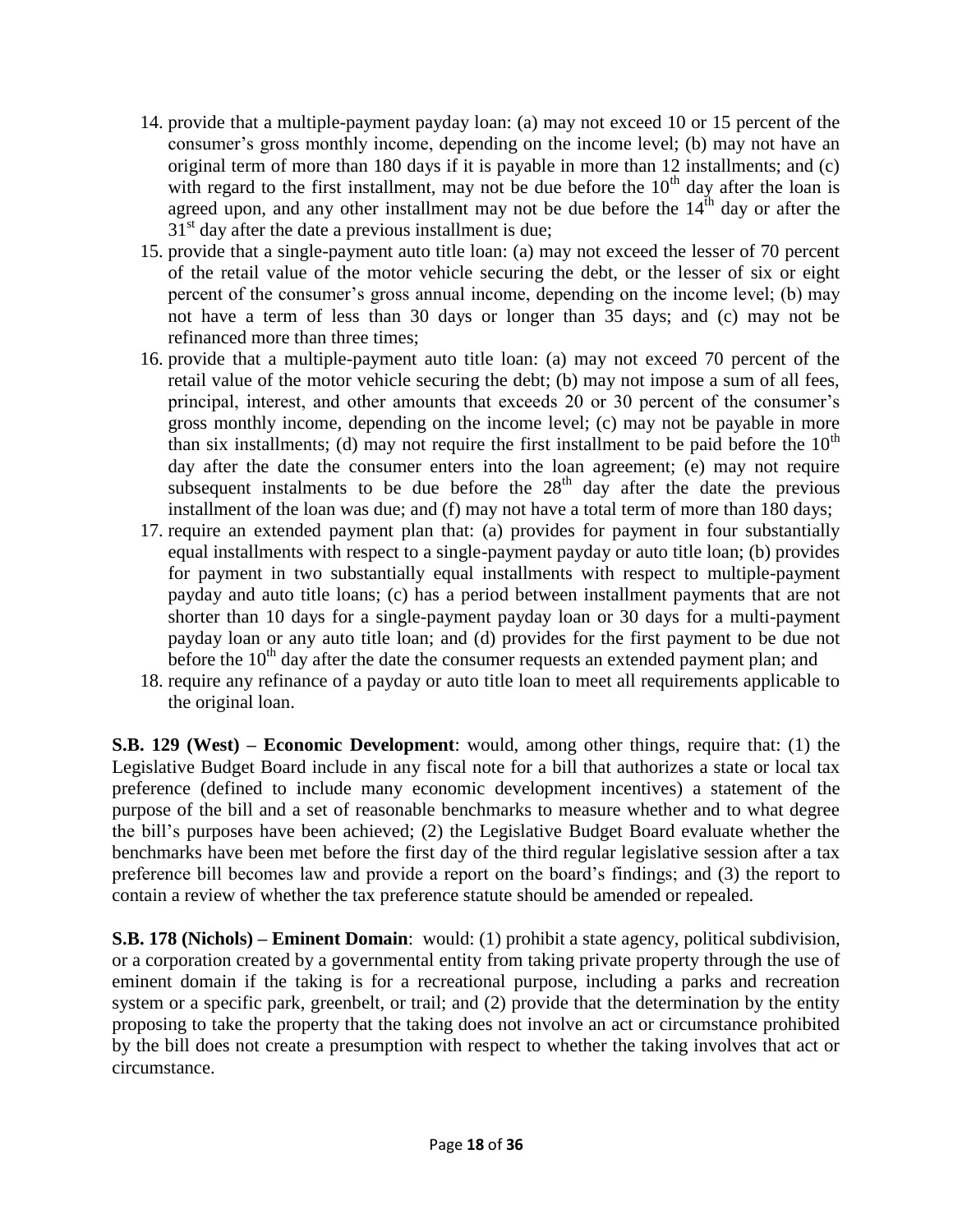**S.B. 267 (Perry) – Rental Housing**: would provide that neither a city nor a county may not adopt or enforce an ordinance or regulation that prohibits an owner, lessee, sublessee, assignee, managing agent, or other person having the right to lease, sublease, or rent a housing accommodation from refusing to lease or rent the housing accommodation to a person because of the person's lawful source of income to pay rent, including a federal housing choice voucher.

# **Personnel**

**H.B. 50 (Martinez) — Disease Presumption**: would provide that: (1) a firefighter or emergency medical technician (EMT) who has a heart attack or stroke while on duty is presumed to have suffered the illness or death during the course and scope of employment, which means he or she would be covered by workers' compensation for that condition; (2) a firefighter or EMT who contracts acquired immune deficiency syndrome (AIDS), human immunodeficiency virus (HIV), hepatitis B, or hepatitis C is presumed to have contracted the disease during the course and scope of employment, which means he or she would be covered by workers' compensation for that condition if, while on duty: (a) the firefighter or EMT was exposed to a person with these diseases who received treatment from the firefighter or EMT; or (b) the firefighter or EMT regularly responded to scenes or calls involving exposure to blood or other bodily fluids; and (3) a firefighter or EMT who contracts *methicillin-resistant staphylococcus aureus* (MRSA) resulting in illness or death is presumed to have suffered the illness or death during the course and scope of employment, which means he or she would be covered by workers' compensation for that condition if, while on duty, the firefighter or EMT was exposed to a person with MRSA who received treatment from the firefighter or EMT.

**H.B. 58 (Martinez) — Employee Leave**: would make it an unlawful employment practice to administer a policy relating to leave to care for sick children that does not include foster children.

**H.B. 60 (Martinez) – Disease Presumption**: would give former fire fighters, police officers, and EMS personnel additional time to make claims for medical benefits and compensation for diseases such as asbestosis and cancer. (Current law requires the condition to manifest itself while the person is still employed.)

**H.B. 174 (Martinez Fischer) – Minimum Wage**: would require a city, a state agency, and vendors of state agencies to adopt a living wage policy that would require a city, state agency, or vendor to pay the greater of \$10.10 per hour or the federal minimum wage.

**H.B. 187 (S. Thompson) – Employment Discrimination**: would track the language of the federal Lilly Ledbetter Fair Pay Act and would: (1) extend the statute of limitations on pay discrimination claims to include every instance an individual is paid based on a past discriminatory decision made by an employer; and (2) allow back pay and benefit damages for up to two years preceding the date of filing a complaint for pay discrimination. (Companion bill is **S.B. 65** by **Ellis.**)

**H.B. 232 (Farrar) – Breastfeeding**: would create a civil cause of action to allow a mother to sue an entity for a civil penalty, attorneys fees, and an injunction if the entity violates her right to breastfeed in a location where her and the child are otherwise authorized to be.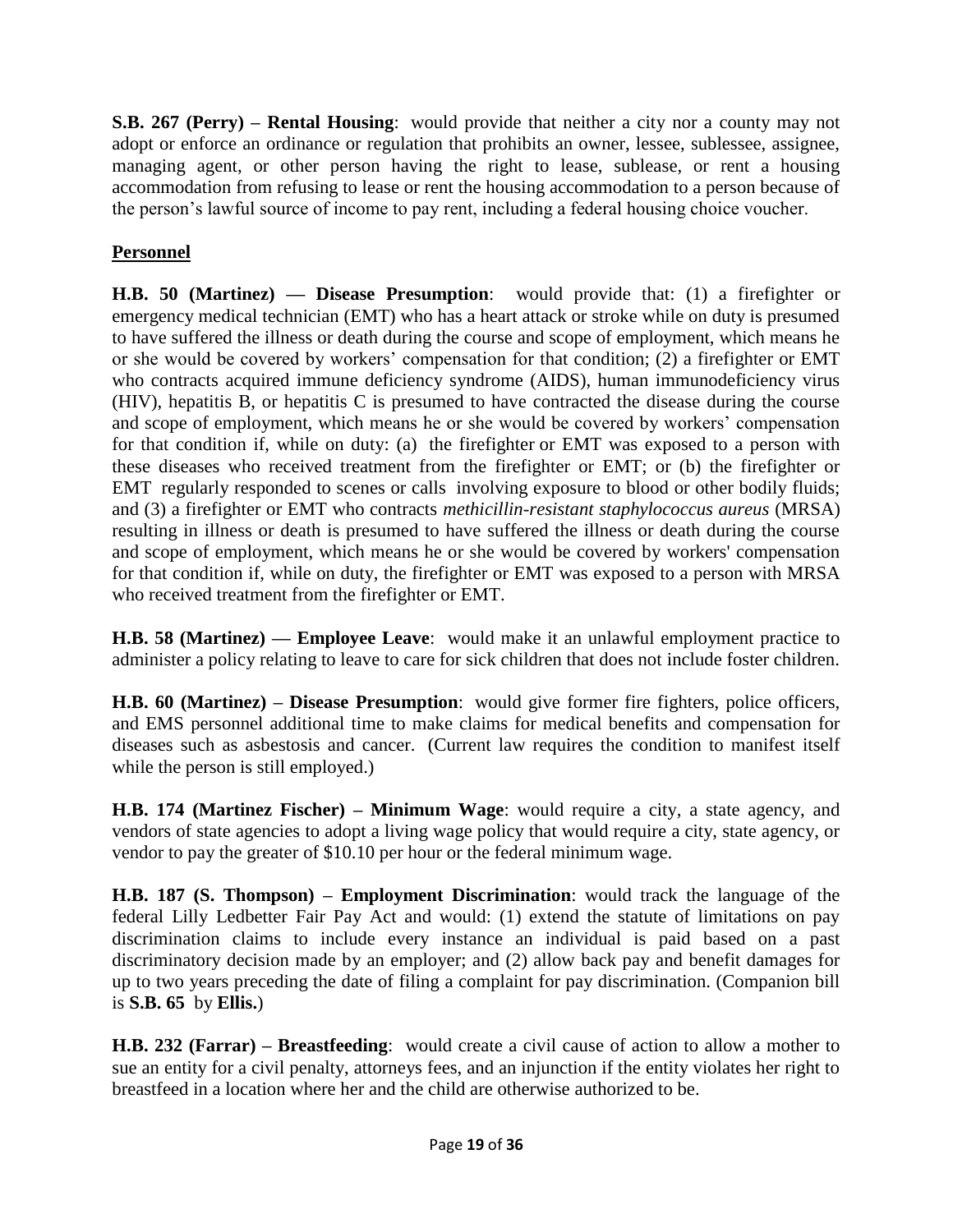**H.B. 396 (McClendon) – Minimum Wage:** would: (1) raise the minimum wage for all employers with 26 employees or more; and (2) allow each city or county to adopt a minimum wage higher than the federal and state minimum wages.

**H.B. 434 (S. Thompson) – Construction Workers**: would: (1) define a "construction employer" to mean an employer who employs an individual to provide services directly related to the erection, alteration, repair, renovation, maintenance, or remodeling of a building, structure, appurtenance, road, highway, bridge, dam, levee, canal, jetty, or other improvement to or on real property, including moving, demolishing, dredging, shoring, scaffolding, drilling, blasting, or excavating real property; (2) provide that a construction employer shall properly report the employment status of each employee (i.e., employee or independent contractor) for the purposes of Texas Workforce Commission reporting; and (3) impose penalties for the failure to properly report.

**H.B. 445 (Raney) – Military Paid Leave:** would require a city, or other governmental entity, to give an employee an annual accounting of the state-mandated military paid leave time that the employee has used that year.

**H.B. 509 (Raney) – School Speed limits:** would: (1) require a city to consider the appropriate speed limit near a school, including an open-enrollment charter school, on request; (2) require a city to grant the request for a speed limit requested by a school or to provide written findings for rejecting the speed limit; (3) allow a school to appeal any rejection of a requested speed limit to a district court; and (4) empower a district court to set a speed limit based on an appeal brought by the school.

**H.B. 512 (Moody) – Workers' Compensation**: would: (1) waive governmental immunity for claims against a public employer, including a city, that discriminates or retaliates against a first responder who has filed a workers compensation claim; and (2) cap damages at \$100,000 for each person's claim.

**H.B. 532 (McClendon)** – **Employee Leave**: would: (1) require an employer, including a city, with 25 or more employees to allow an employee who is a parent or guardian to take a limited amount of unpaid time off to meet with his child's school or attend his child's school activities subject to reporting and other requirements; and (2) create a cause of action for disciplining an employee for using such leave.

**H.B. 548 (Johnson) – Employee Background Checks**: would prohibit a public employer, including a city, from asking about an employment applicant's criminal history record information unless: (1) the applicant has been offered a conditional offer of employment or an interview; (2) the applicant would be working with children; or (3) a criminal history information check is required by other law.

**S.B. 65 (Ellis) – Employment Discrimination**: this bill is identical to **H.B. 187**, above.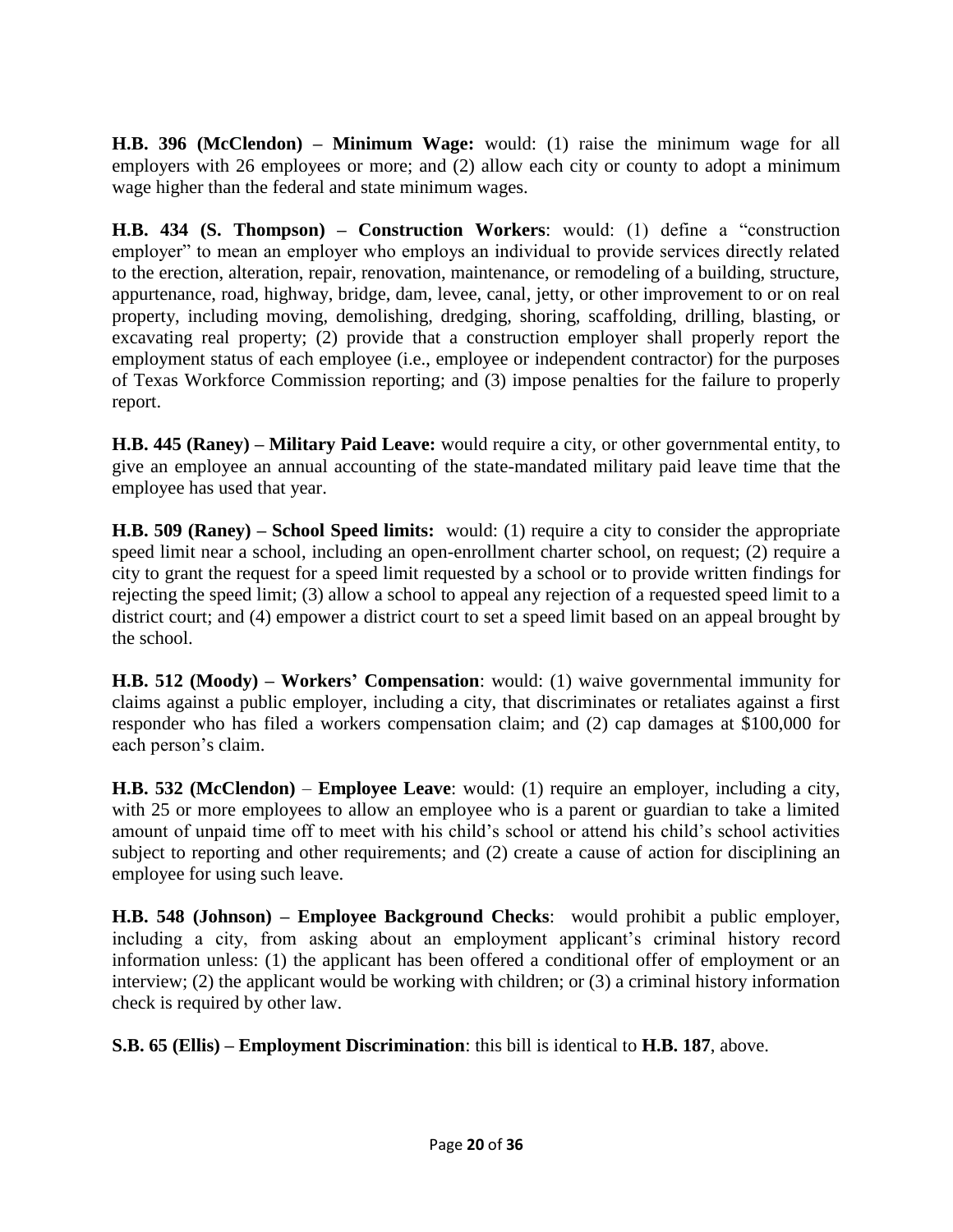**S.B. 68 (Ellis) – Minimum Wage**: would require an employer to pay the higher of the federal minimum wage or a minimum wage set by a city or county for services rendered within the city or county.

**S.B. 110 (V. Taylor) – Retirement Benefits**: would: (1) make an elected individual ineligible for a public retirement annuity if: (a) they are convicted of a felony or class A or B misdemeanor related to the performance of their public service; and (b) a judge makes a finding that they are ineligible; (2) prohibit a conviction from affecting the annuity of an alternate payee; (3) require the governing body of a public retirement system to create rules to implement the bill's requirements; and (4) make the system resume full payments if an individual is later determined not guilty or innocent of the crime that lead to the ineligibility.

**S.B. 123 (West) – Minimum Wage**: would allow a city or county to adopt a minimum wage that is higher than federal minimum wage and is enforceable within the city limits or the unincorporated areas of the county.

**S.B. 154 (Rodriguez) – Construction Contractors**: would: (1) require a city's construction contracts to mandate that a contractor: (a) provide at least a 15-minute rest break for every four hours of work its employees perform; and (b) ensure that employees do not work more than three-and-a-half hours without receiving a break; (2) require a city to develop procedures for administering the bill's provisions; and (3) allow a city to impose an administrative penalty if a contractor violates the provisions.

**S.B. 155 (Rodriguez) – Workers' Compensation**: would: (1) require construction contractors and subcontractors to provide workers' compensation insurance coverage for each of their employees; (2) require a contractor to provide certification of coverage of its employees and any subcontractor's employees to the governmental entity; and (3) provide that, if the contractor enters into a contract with a governmental entity for a public project, the coverage must be satisfactory to the governing body of the governmental entity.

# **Public Safety**

**H.B. 64 (Lucio) – Cell Phone Ban**: would: (1) require driver education training to include information on the effect of using a wireless communication device or engaging in other actions that may distract a driver; (2) increase the penalty for a person younger than 18 years of age who uses a wireless communications device while driving in certain circumstances; (3) prohibit a driver from using a wireless communication device to read, write, or send a text message while operating a motor vehicle unless the vehicle is stopped and is outside a lane of travel, with certain exceptions; (4) prohibit the assignment of points under the Driver Responsibility Program when a person is convicted of texting while driving; and (5) provide that the bill does not preempt a local ordinance, rule, or regulation adopted by a political subdivision relating to the use of a portable wireless communication device by the operator of a motor vehicle that is consistent with or more stringent than the provisions of the bill. (Companion bill is **S.B. 25** by **Zaffirini**.)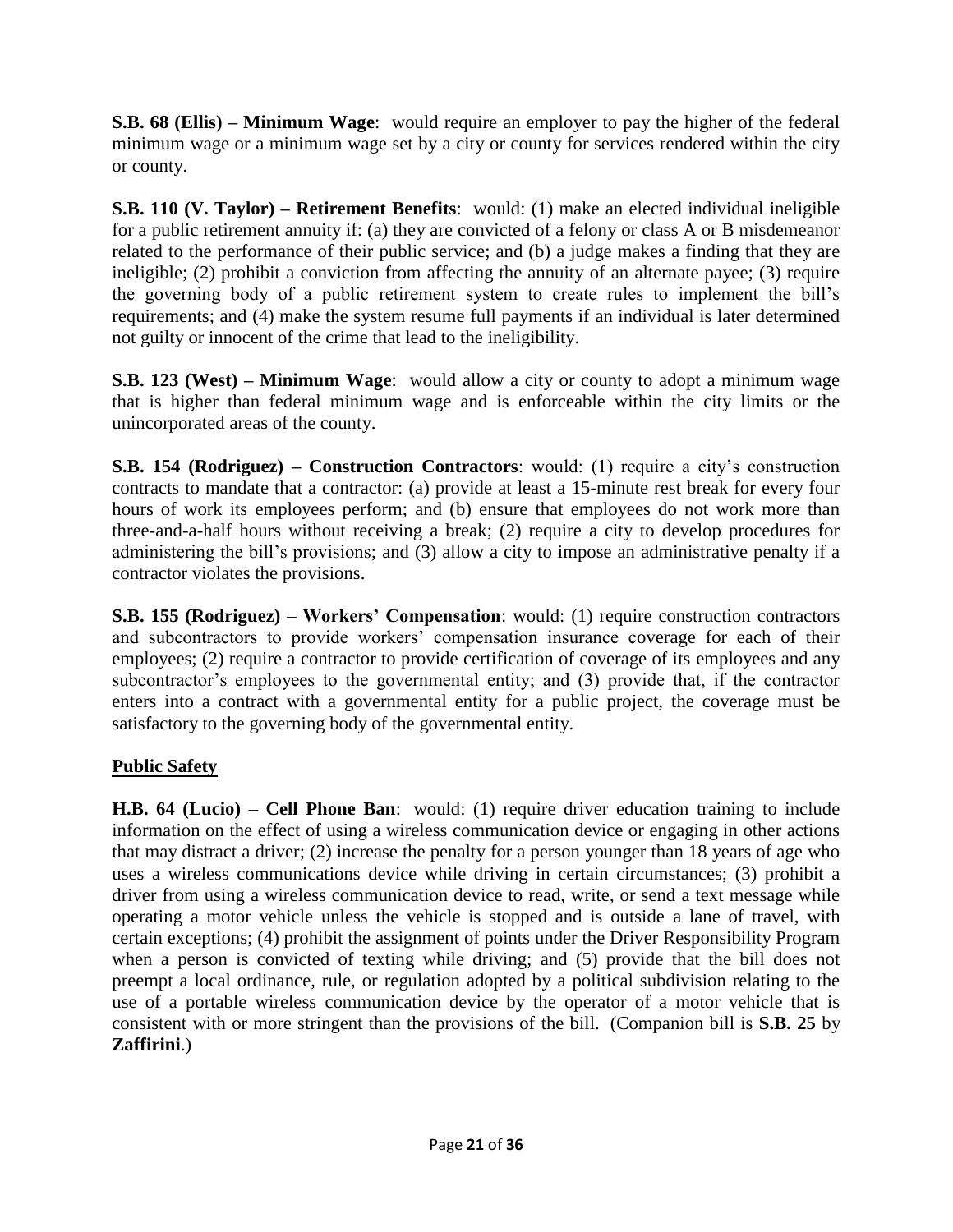**H.B. 65 (McClendon) – Disease Control Pilot Programs**: would create county-funded pilot programs for the prevention of communicable diseases, including the distribution of syringes.

**H.B. 68 (Alonzo) – Texas Resident Driver's Permit**: would create a Texas resident driver's permit, provisional Texas resident driver's permit, and Texas resident driver's instruction permit.

**H.B. 72 (Goldman) – Law Enforcement Vehicles**: would prohibit a city from selling or transferring a marked patrol car or other law enforcement motor vehicle to the public unless the city first removes equipment or insignia that could mislead a reasonable person to believe the vehicle is a law enforcement motor vehicle.

**H.B. 80 (Craddick) – Cell Phone Ban**: this bill is identical to **H.B. 64**, above.

**H.B. 92 (J. White) – Illegal Knife**: would delete a bowie knife from the definition of "illegal knife" for purposes of certain Texas Penal Code provisions, including provisions related to possessing, carrying, and transferring illegal knives.

**H.B. 106 (Flynn) – Open Carry**: would provide that a concealed handgun licensee may carry a concealed or unconcealed handgun.

**H.B. 137 (Stickland) – State Grants**: would prohibit a state agency from giving any funds to a police organization that is involved in lobbying the legislature or other listed political activity.

**H.B. 141 (Menendez) – Cell Phone Ban**: this bill is identical to **H.B. 64** and **H.B. 80**, above.

**H.B. 142 (Stickland) – Red Light Cameras**: would: (1) prohibit all automated traffic enforcement, including red light cameras; (2) eliminate the state trauma account funded by the state's portion of red light camera fines; and (3) allow a current contract between a city and its red light camera administration company to continue so long as the contract existed as of June 1, 2015.

**H.B. 154 (Johnson) – Peace Officers**: would: (1) prohibit a peace officer from asking the nationality or immigration status of a witness or victim of a criminal offense except: (a) as necessary to investigate the offense; or (b) to provide information about federal visas for individuals providing assistance to law enforcement; and (2) not prevent a peace officer from conducting a separate investigation of any other alleged criminal offense. (Companion bill is **S.B. 160** by **Rodriguez**.)

**H.B. 164 (White) – Open Carry**: would provide, among other things, that a concealed handgun licensee may also carry an unconcealed handgun.

**H.B. 172 (Stickland) – Weapons**: Would prohibit a city from regulating the transfer, private ownership, keeping, transportation, licensing, or registration of electric stun guns, knives, personal defense sprays, or related supplies (Note: Cities are prohibited by current law from regulating those aspects of firearms.)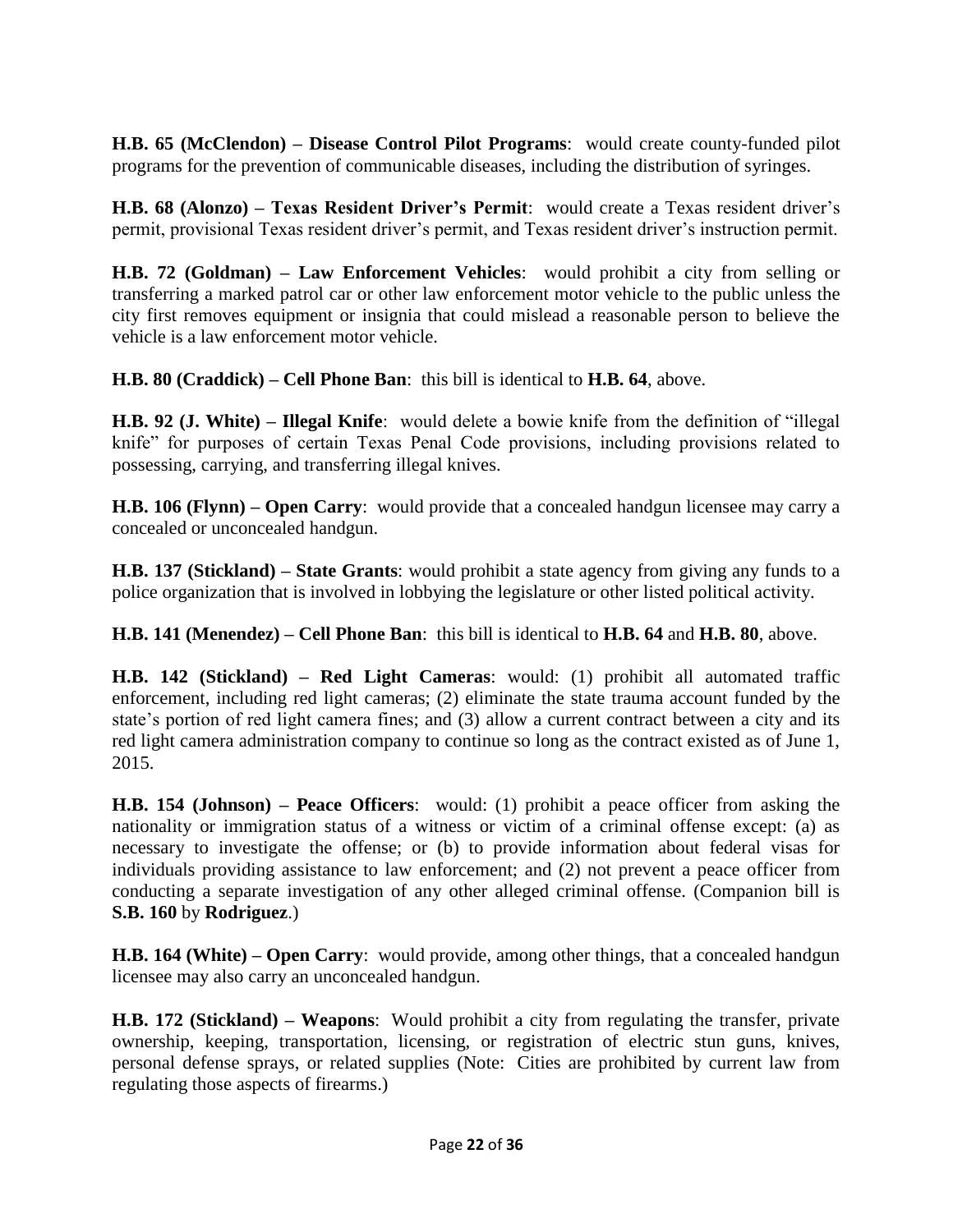**H.B. 176 (Kleinschmidt) – Gun Rights**: Would enact the "Second Amendment Preservation Act" and make certain findings related to the Second Amendment to the U.S. Constitution as they relate to federal gun control measures. The bill would also enact a new penalty provision in Texas law titled "Protection of Right to Keep and Bear Arms," which would provide that: (1) a federal law, including a statute, an executive, administrative, or court order, or a rule, that infringes on a law-abiding citizen's right to keep and bear arms under the Second Amendment to the United States or Texas Constitution is invalid and not enforceable in this state; (2) a federal law that infringes on a law-abiding citizen's right to keep and bear arms includes a law that: (a) imposes a tax, fee, or stamp on a firearm, firearm accessory, or firearm ammunition that is not common to all other goods and services and may be reasonably expected to create a chilling effect on the purchase or ownership of those items by a law-abiding citizen; (b) requires the registration or tracking of a firearm, firearm accessory, or firearm ammunition or the owners of those items that may be reasonably expected to create a chilling effect on the purchase or ownership of those items by a law-abiding citizen; (c) prohibits the possession, ownership, use, or transfer of a firearm, firearm accessory, or firearm ammunition by a law-abiding citizen; and (d) orders the confiscation of a firearm, firearm accessory, or firearm ammunition from a lawabiding citizen; (3) each state court and law enforcement agency of this state shall protect a lawabiding citizen's right to keep and bear arms; (4) a government agency or an employee or an official of a government agency may not enforce a federal law described by (2), above; (5) a person who knowingly violates (4), above, is liable to a law-abiding citizen whose right to keep and bear arms was infringed by the person, including by means of declaratory relief, injunctive relief, compensation for pecuniary and nonpecuniary losses, and reasonable attorney's fees, court costs, and other reasonable expenses required in bringing the action; (6) a person may not bring an action to assert a claim unless, 60 days before bringing the action, the claimant gives notice to the person who violated the bill; (7) a claimant may, within the 60-day notice period, bring an action for declaratory or injunctive relief and associated attorney's fees, court costs, and other reasonable expenses, if: (a) infringement on the claimant's right to keep and bear arms is imminent; and (b) the claimant was not informed and did not otherwise have knowledge of the enforcement action in time to reasonably provide the notice; (8) a claimant must bring an action to assert a claim for damages under this chapter not later than one year after the date the claimant knew or should have known of the infringement on the claimant's right to keep and bear arms; and (9) sovereign and governmental immunity to suit and from liability is waived and abolished to the extent of liability created by the bill, and the affirmative defense of official immunity is not available to an employee or official sued under the bill.

**H.B. 195 (Stickland) – Open Carry**: would provide that: (1) a person may carry any firearm in Texas, including a concealed or unconcealed handgun, without a concealed handgun license; and (2) a law enforcement officer may not disarm a "law abiding" person without probably cause of imminent threat.

**H.B. 198 (Huberty) – Concealed Handguns**: would authorize a school board member or superintendent who possesses a concealed handgun license to carry a concealed handgun into the meeting of their school board.

**H.B. 214 (Harless) – Cell Phone Ban**: this bill is identical to **H.B. 64**, above.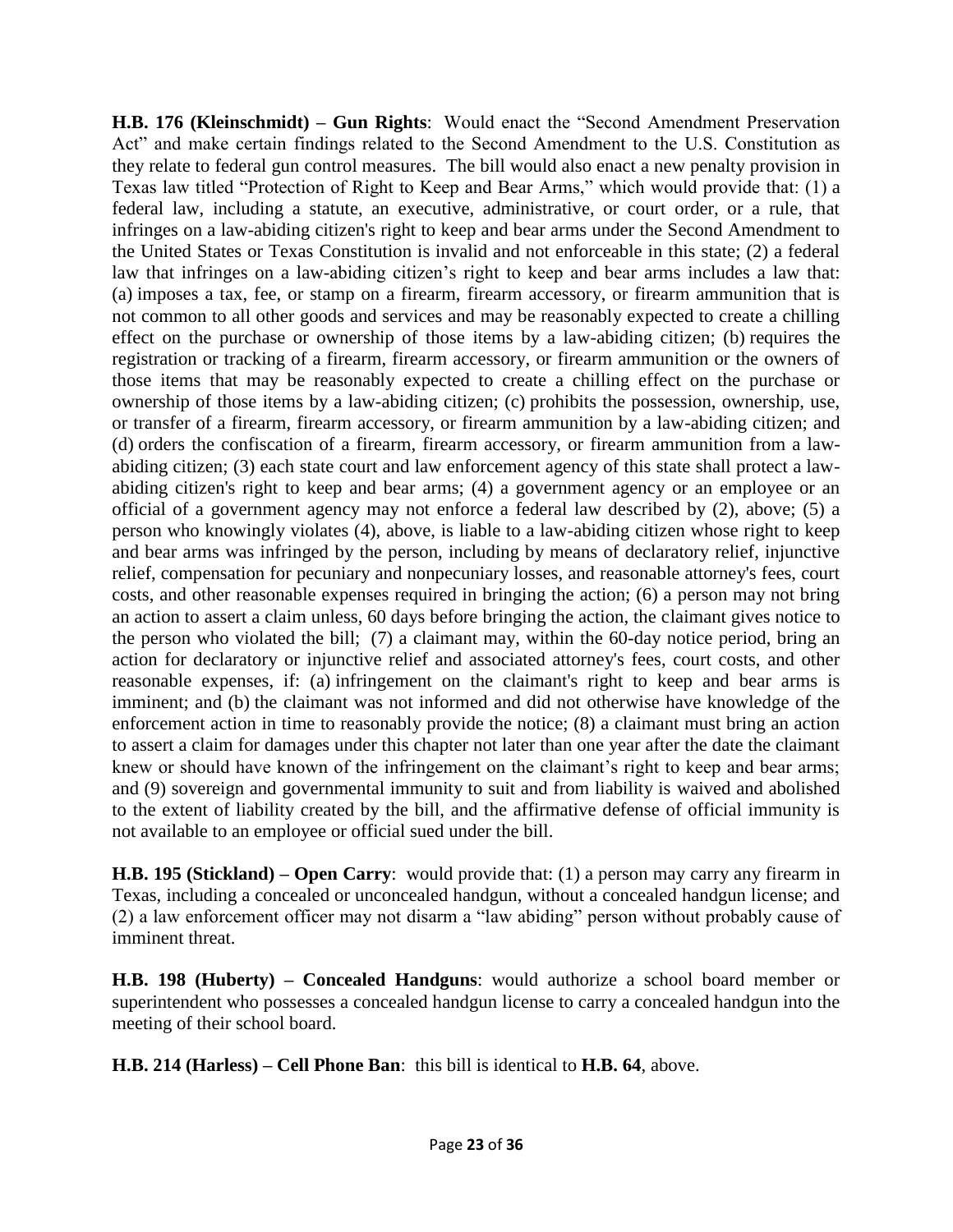**H.B. 216 (J. White) – Concealed Handguns**: would reduce the eligible age to obtain a concealed handgun license from 21 years old to 18 years old.

**H.B. 225 (Guillen) – Drug Possession**: would create a defense to prosecution for drug possession crimes, if the individual: (1) requested emergency medical assistance in response to the possible controlled substance overdose of another person; (2) was the first person to make a request for medical assistance; (3) remained on the scene until the medical assistance arrived; and (4) cooperated with medical assistance and law enforcement personnel.

**H.B. 226 (Guillen) – Concealed Handguns**: would provide that: (1) a state agency or a political subdivision of the state may not provide notice that a concealed handgun licensee is prohibited from entering or remaining on a premises or other place owned or leased by the governmental entity unless license holders are actually prohibited from carrying a handgun on the premises; (2) a state agency or a political subdivision of the state that improperly posts notice is liable for a civil penalty; (3) a citizen of this state or a person licensed to carry a concealed handgun may file a complaint with the attorney general that a state agency or political subdivision has improperly posted notice; (3) before a suit may be brought against a state agency or a political subdivision of the state for improperly posting notice, the attorney general must investigate the complaint to determine whether legal action is warranted; (4) if legal action is warranted, the attorney general must give the chief administrative officer of the agency or political subdivision charged with the violation a written notice that gives the agency or political subdivision 15 days from receipt of the notice to remove the sign and cure the violation to avoid the penalty; (5) if the attorney general determines that legal action is warranted and that the state agency or political subdivision has not cured the violation within the 15-day period, the attorney general or the appropriate county or district attorney may sue to collect the civil penalty, and the attorney general may also file a petition for a writ of mandamus or apply for other appropriate equitable relief; and (6) a state agency or political subdivision may only prohibit a concealed handgun licensee from carrying in a meeting room where a governmental body that is subject to the Open Meetings Act is meeting.

**H.B. 229 (Guillen) – Surplus Property**: would require the Public Safety Commission to establish a procedure for the disposition of surplus motor vehicles and other law enforcement equipment that authorizes the Department of Public Safety to directly transfer surplus property to a city or county law enforcement agency at a price or for other agreed consideration.

**H.B. 235 (Farrar) – Animal Cruelty:** would: (1) require the Texas Department of Public Safety to establish and maintain a database of persons convicted or receiving deferred adjudication for a cruelty to animal offense; (2) establish a procedure to provide local law enforcement or animal control officers with information on whether an individual is required to register; and (3) provide penalties for an individual who is required to register and fails to do so.

**H.B. 237 (Springer) – Volunteer Fire Training**: would prohibit a state agency from requiring a license or certification for a volunteer fire fighter or a member of an industrial emergency response team who is a not a full-time paid employee.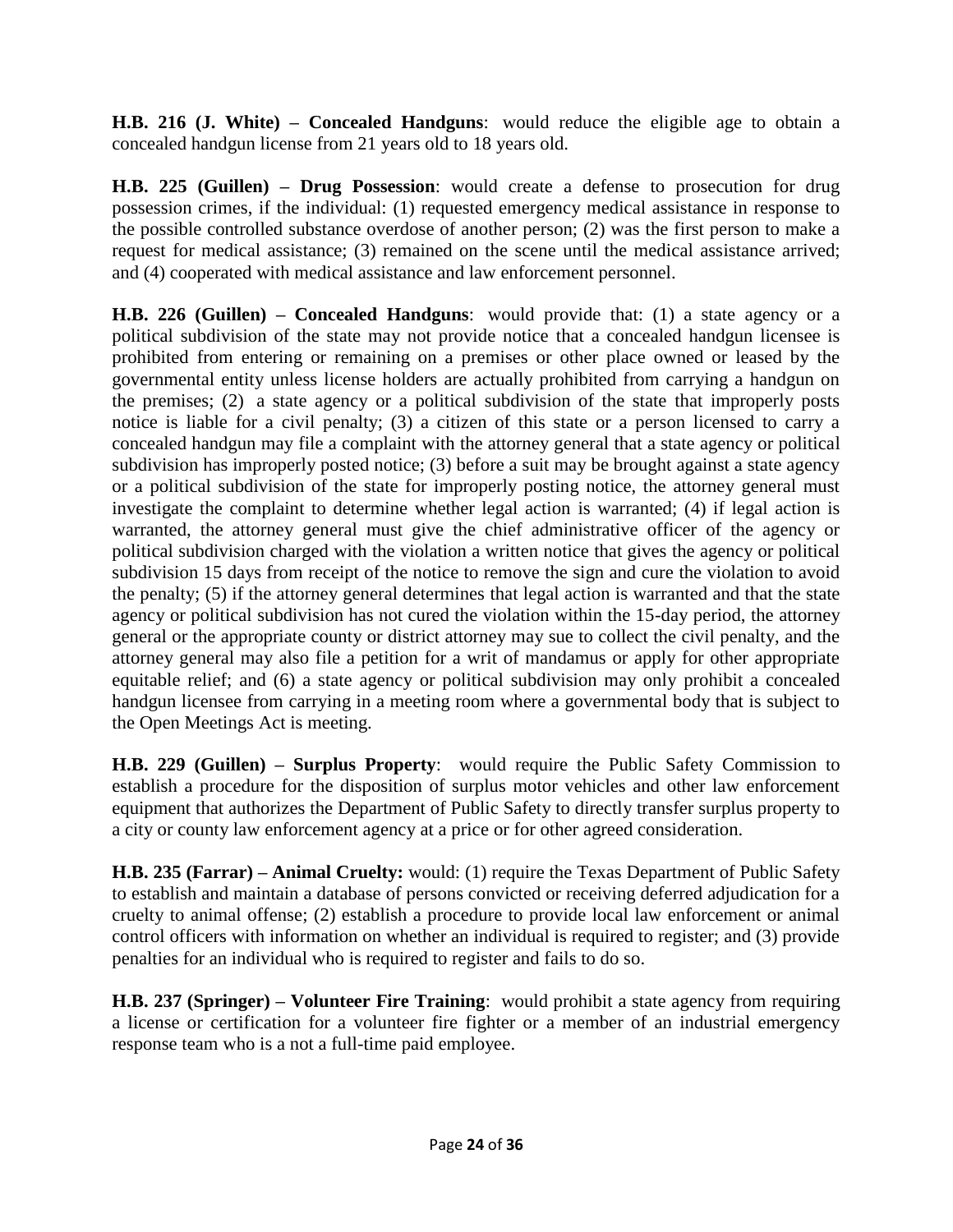**H.B. 248 (Leach) – Asset Forfeiture**: would raise the state's burden of proof from "preponderance of the evidence" to "clear and convincing" in certain criminal asset forfeiture proceedings.

**H.B. 249 (Leach) – Asset Forfeiture Audits**: would: (1) require that the annual audit form prepared by a law enforcement agency in regard to property forfeited under criminal asset forfeiture proceedings include, for each seizure of proceeds or property: (a) the specific criminal offense on which the seizure was based; and (b) if charges were brought in connection with the offense, the disposition of those charges; and (2) require, not later than February 1 of each year, the attorney general to publish a report summarizing the results of criminal asset forfeiture audits.

**H.B. 265 (Miles) – Official Oppression**: would increase the penalty prescribed for official oppression when the public official involved in the oppression is a peace officer who knowingly causes bodily injury to another.

**H.B. 266 (Miles) – Improper Sexual Activity**: would, among other things, provide for enhanced penalties when peace officers and correctional facility personnel engage in improper sexual activity with a juvenile in the custody of the Texas Juvenile Justice Department or other state financed correctional facility.

**H.B. 278 (Ashby) – Concealed Handguns**: would authorize most prosecuting attorneys, including municipal attorneys, to carry a concealed or unconcealed handgun essentially anywhere.

**H.B. 291 (Huberty) – Open Carry**: would provide that a concealed handgun licensee may carry a concealed or unconcealed handgun. (This bill is identical to **H.B. 106** by **Flynn**.)

**H.B. 308 (Springer) – Concealed Handguns**: would, among other things, expand the places where a concealed handgun licensee can carry a concealed handgun to include bars; high school, collegiate, and professional sporting events; jails; hospitals; amusement parks; places of religious worship; and meetings of governmental entities.

**H.B. 324 (Dutton) – Body Cavity Search**: would: (1) define "body cavity search" to mean an inspection that is conducted of a person's anal or vaginal cavity in any manner; and (2) prohibit a peace officer from conducting such a search of a person arrested or detained during the investigation of a criminal offense, unless a magistrate has issued a search warrant authorizing that search.

**H.B. 325 (Wu) – Marihuana**: would, with some exceptions, provide that the possession of .35 ounces or less of marihuana is a class C misdemeanor.

**H.B. 349 (Kleinschmidt) – Criminal History Record Information**: would: (1) require the Department of Public Safety (DPS) to maintain the electronic fingerprint record of each person who is the subject of a criminal history record information (CHRI) request; and (2) allow a person who is the subject of a CHRI request to authorize DPS to forward updated CHRI,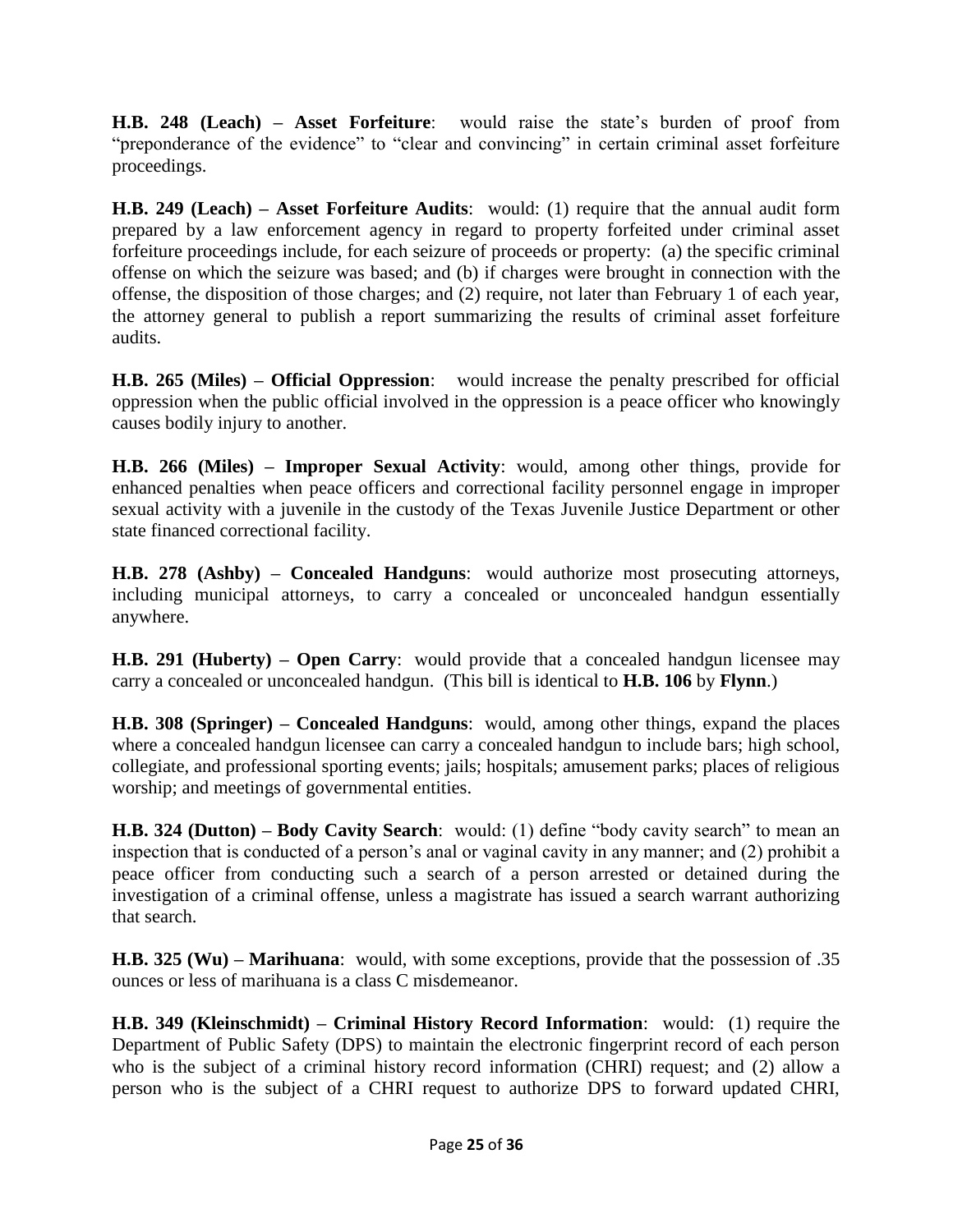including information received from the Federal Bureau of Investigation, to a person entitled to receive such information.

**H.B. 353 (K. King) – Concealed Handguns**: would provide that emergency services personnel engaged in providing emergency services in a county with a population of 50,000 or less may carry a concealed handgun while on duty.

**H.B. 368 Villalba – Family Violence**: would require a peace officer who investigates a family violence allegation or who responds to a disturbance call that may involve family violence to take certain video recordings or photographs in relation to the suspect and any possible victim (provided a camera is provided to the officer by the employing law enforcement agency).

**H.B. 381 (Burkett) – Burglary of a Vehicle**: would reduce the punishment that may be ordered by the judge for certain burglary of a vehicle offenses.

**H.B. 383 (McClendon) – Unprotected Road User**: would: (1) create offenses and penalties for certain actions taken by an operator of a motor vehicle in relation to an "unprotected road user," such as a pedestrian, utility worker, or bicyclist; and (2) require that certain high-risk vehicles be equipped with a mirror in certain circumstances.

**H.B. 384 (Spitzer) – Sex Offender Residency Restrictions:** would permit a general law city to prohibit a registered sex offender from going in, on, or within a specified distance of a child safety zone within the city. (Note: Home rule cities already possess this power under current law.)

**H.B. 403 (Dutton) – Drug Offenses**: would reduce the penalty for certain offenders for possession of a small amount of certain controlled substances.

**H.B. 413 (Goldman) – Gun Rights**: would enact the "Second Amendment Preservation Act" and make certain findings related to the Second Amendment to the U.S. Constitution as they relate to federal gun control measures. The bill would also enact a new penalty provision in Texas law titled "Protection of Right to Keep and Bear Arms," which would provide that: (1) a federal law, including a statute, an executive, administrative, or court order, or a rule, that infringes on a law-abiding citizen's right to keep and bear arms under the Second Amendment to the United States or Texas Constitution is invalid and not enforceable in this state; (2) a federal law that infringes on a law-abiding citizen's right to keep and bear arms includes a law that: (a) imposes a tax, fee, or stamp on a firearm, firearm accessory, or firearm ammunition that is not common to all other goods and services and may be reasonably expected to create a chilling effect on the purchase or ownership of those items by a law-abiding citizen; (b) requires the registration or tracking of a firearm, firearm accessory, or firearm ammunition or the owners of those items that may be reasonably expected to create a chilling effect on the purchase or ownership of those items by a law-abiding citizen; (c) prohibits the possession, ownership, use, or transfer of a firearm, firearm accessory, or firearm ammunition by a law-abiding citizen; and (d) orders the confiscation of a firearm, firearm accessory, or firearm ammunition from a lawabiding citizen; (3) each state court and law enforcement agency of this state shall protect a lawabiding citizen's right to keep and bear arms; (4) a government agency or an employee or an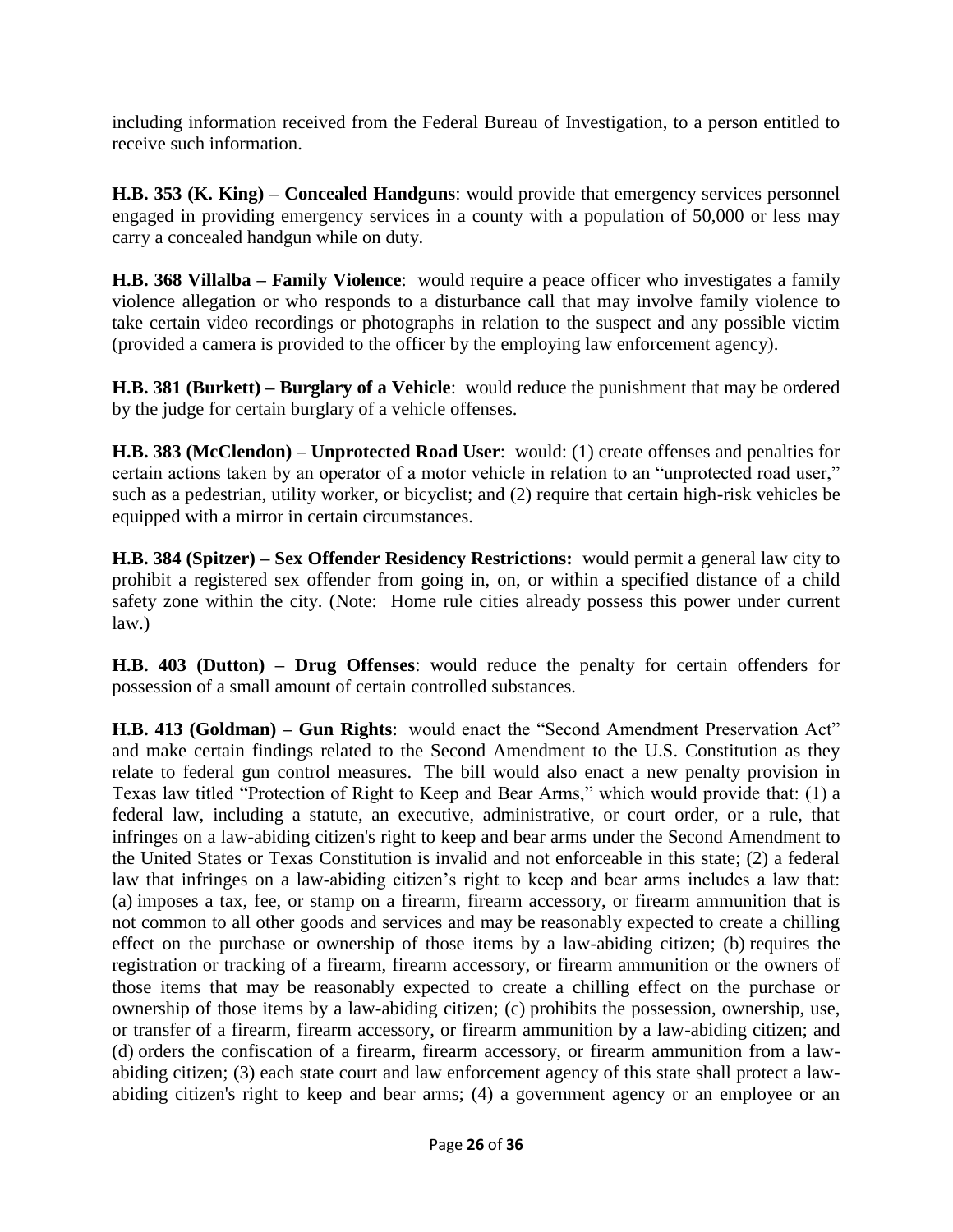official of a government agency may not enforce a federal law described by (2), above; (5) a person who knowingly violates (4), above, is liable to a law-abiding citizen whose right to keep and bear arms was infringed by the person, including by means of declaratory relief, injunctive relief, compensation for pecuniary and nonpecuniary losses, and reasonable attorney's fees, court costs, and other reasonable expenses required in bringing the action; (6) a person may not bring an action to assert a claim unless, 60 days before bringing the action, the claimant gives notice to the person who violated the bill; (7) a claimant may, within the 60-day notice period, bring an action for declaratory or injunctive relief and associated attorney's fees, court costs, and other reasonable expenses, if: (a) infringement on the claimant's right to keep and bear arms is imminent; and (b) the claimant was not informed and did not otherwise have knowledge of the enforcement action in time to reasonably provide the notice; (8) a claimant must bring an action to assert a claim for damages under this chapter not later than one year after the date the claimant knew or should have known of the infringement on the claimant's right to keep and bear arms; and (9) sovereign and governmental immunity to suit and from liability is waived and abolished to the extent of liability created by the bill, and the affirmative defense of official immunity is not available to an employee or official sued under the bill. (Companion bill is **H.B. 176** by **Kleinschmidt**.)

**H.B. 414 (Dutton) – Drug Offenses**: would reduce to a class C misdemeanor the penalty for possession of one ounce or less of marihuana or a synthetic cannabinoid.

**H.B. 415 (Riddle) – Open Carry**: would provide that a concealed handgun licensee may carry a concealed or unconcealed handgun. (Companion bills are **H.B. 106** by **Flynn** and **H.B. 291** by **Huberty**.)

**H.B. 417 (Pickett) – Fertilizer Facilities**: would: (1) increase reporting requirements for owners and operators of ammonium nitrate facilities, including requiring the owner or operator to: (a) file an updated "tier two" form with the Texas Commission on Environmental Quality (TCEQ) not later than the 90th day after there is a change in chemical weight range in a hazardous chemical or extremely hazardous material or within 72 hours of beginning operation or having a reportable addition of ammonium nitrate; and (b) furnish the tier two form to the local fire chief and local emergency planning committee; (2) give the Texas commissioner of insurance, in consultation with the state fire marshal, the authority to develop standards for ammonium nitrate facilities; (3) increase the duties and authority of state and local fire marshals and fire departments by: (a) requiring the owner or operator of an ammonium nitrate storage facility to allow a state or local fire marshal to examine the facility; (b) allowing a local fire department to access an ammonium nitrate storage facility to make a pre-fire planning assessment; (c) requiring an owner or operator to correct any hazardous situations found by a fire marshal; (d) allowing a fire marshal to enforce any standards adopted by the commissioner of insurance by reporting violations to the Texas Feed and Fertilizer Control Service; (e) allowing a fire marshal or fire department to do an inspection of an ammonium nitrate facility without being certified as an inspector by the Texas Commission on Fire Protection; (4) increase the authority and duties of the TCEQ in regards to ammonium nitrate facility reporting and enforcement by: (a) requiring the TCEQ to inform the Texas Division of Emergency Management (TDEM) and the state fire marshal within 72 hours of receiving a tier two form reporting the presence of ammonium nitrate at an ammonium nitrate storage facility; (b) making the TCEQ, rather than the Texas Department of State Health Services, the repository for information regarding ammonium nitrate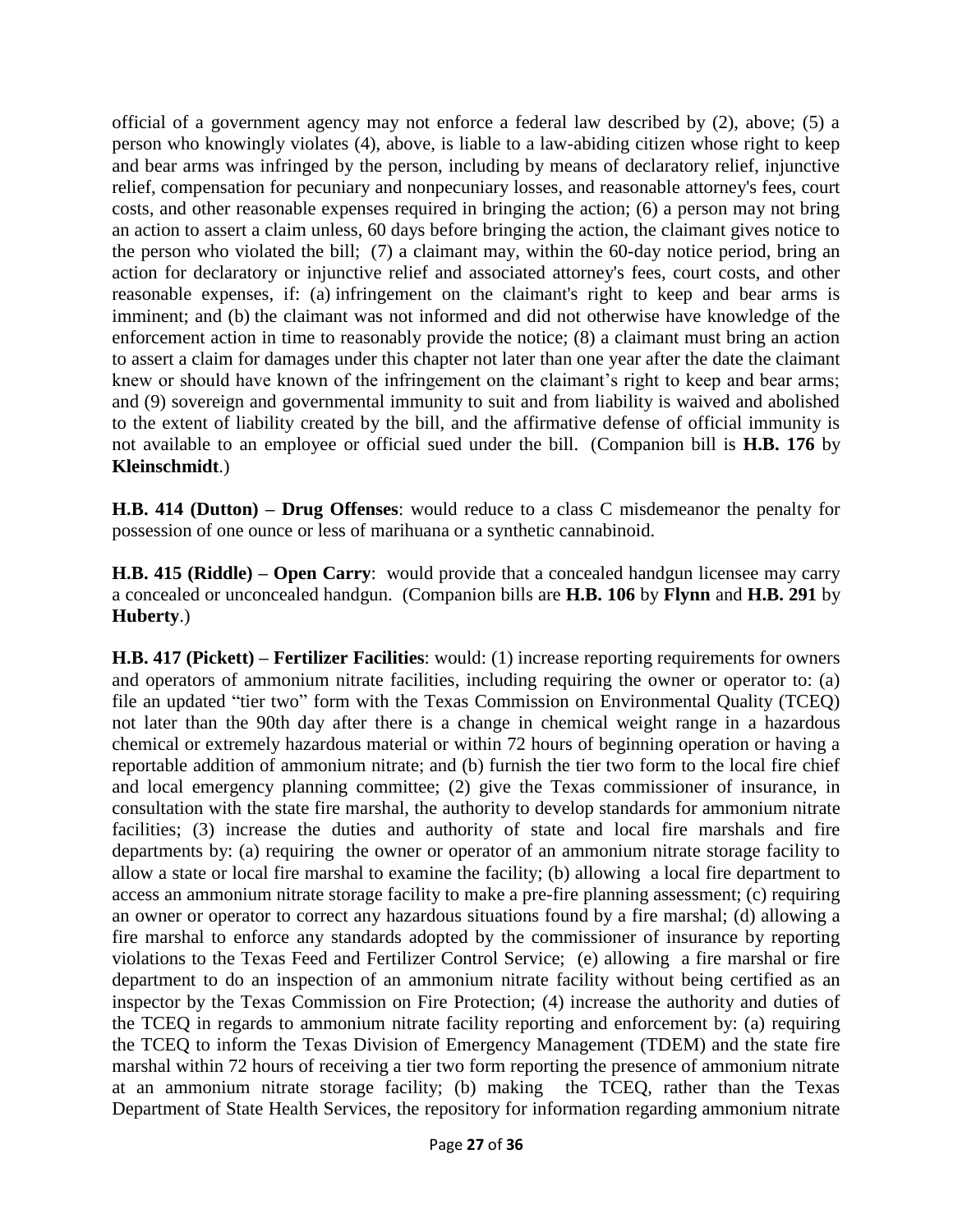facilities; (c) allowing the TCEQ to enforce ammonium nitrate facility reporting requirements through Chapter 7 of the Water Code including penalties of up to \$5,000 for each violation and corrective action orders; and (5) require state agencies such as the TCEQ and the TDEM to report to local entities regarding ammonium nitrate tier two reporting.

**H.B. 422 (Krause) – Firearms**: would, among other things: (1) prohibit the state or a political subdivision of the state from contracting with or in any other manner providing assistance to a federal agency or official with respect to the enforcement of a federal statute, rule, or regulation purporting to regulate a firearm, a firearm accessory, or firearm ammunition if the statute, order, rule, or regulation imposes a prohibition, restriction, or other regulation that does not exist under the laws of this state; and (2) provide that the attorney general shall defend any agency or political subdivision of the state if the federal government attempts to sue or prosecute it based on the bill's requirements.

**H.B. 455 (Johnson) – Body Cameras**: would provide, among other things, that: (1) a law enforcement agency in this state shall apply to the Department of Public Safety for a grant to equip officers with body cameras if the agency employs officers who: (a) are engaged in traffic or highway patrol or otherwise regularly stop or detain motor vehicles; or (b) respond to calls for assistance from the public; (2) a law enforcement agency that receives "a grant" from the department to provide body cameras to its officers or that otherwise operates a body worn camera program shall adopt a policy for the use of body cameras; (3) before a law enforcement agency may operate a body camera program, the agency must provide training to: (a) officers who will wear the body cameras; and (b) any other personnel who will come into contact with video and audio data obtained from the use of body cameras. (Companion bill is **S.B. 158** by **West**.)

**H.B. 460 (Bell) – Blood Specimen Warrant**: would allow a warrant issued to collect a blood specimen from a person suspected of committing an intoxication offense to be executed in a county that is contiguous to the county in which the warrant was issued.

**H.B. 461 (Canales) – Smoking**: would create a class C misdemeanor offense for smoking in a passenger vehicle when a child who is required to be secured in a child passenger safety seat system is in the vehicle.

**H.B. 472 (Stephenson) – Asset Forfeiture**: would: (1) allow law enforcement agencies to use criminal asset forfeiture funds for certain audit costs; (2) allow attorneys representing the state to use criminal asset forfeiture funds for certain witness-related and audit costs; and (3) require that a criminal asset forfeiture audit include a detailed report itemizing all seizures, indicating the specific criminal offense on which the seizure was based, and setting out the disposition of any charges, if applicable.

**H.B. 473 (Giddings) – Law Enforcement Vehicles**: would prohibit a city from selling or transferring a marked patrol car or other law enforcement motor vehicle to the public unless the city first removes equipment or insignia that could mislead a reasonable person to believe the vehicle is a law enforcement motor vehicle. (This bill is similar to **H.B. 72** by **Goldman**.)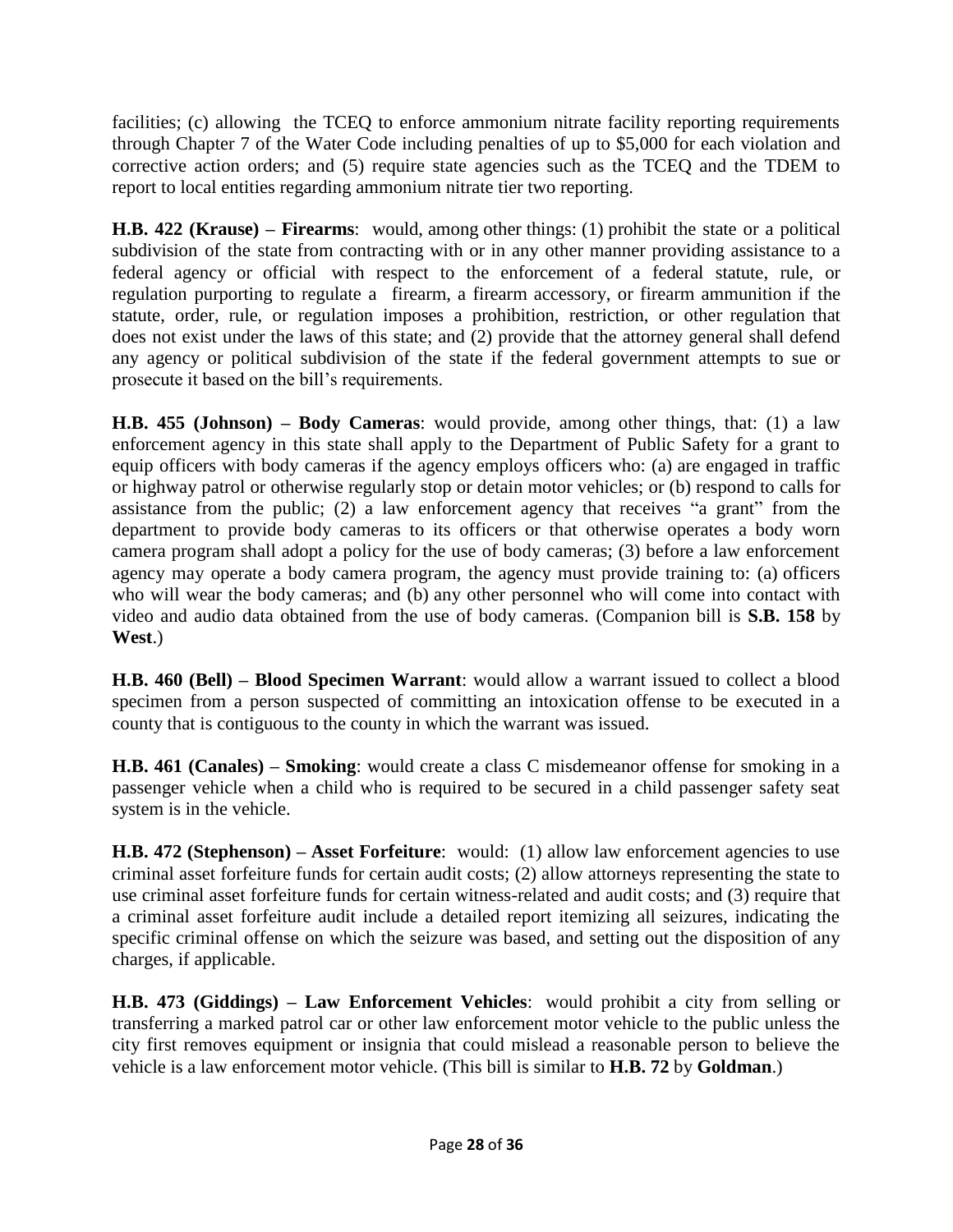**H.B. 474 (Reynolds) – Body Cameras**: would provide, among other things, that: (1) a law enforcement agency in this state shall equip with body worn cameras all officers who are engaged in traffic or highway patrol or otherwise regularly stop or detain motor vehicles or who respond to calls for assistance from the public; (2) a law enforcement agency that is not able to equip all officers described in (1) with body worn cameras because it would cause financial hardship shall submit to the Texas Department of Public Safety an annual report that: (a) states that the agency lacks the money to equip with body worn cameras all officers who are required to wear a camera; and (b) includes both the number of cameras in use by the agency and the number of cameras required under (1); (3) a law enforcement agency is not required to equip all officers described in (1) with body worn cameras until the agency receives the necessary money; (4) each officer equipped with a body worn camera shall: (a) activate the camera when responding to calls for assistance and when performing other law enforcement activities, including traffic stops, pursuits, arrests, searches, or interrogations; and (b) if practicable, before engaging with a person who will be recorded, provide the person with verbal notice of the recording; (5) a recording created with a body worn camera and documenting an incident that is the subject of an investigation or complaint may not be deleted or destroyed before the completion of the investigation into the incident or the final disposition of the complaint regarding the incident; (6) a recording that is not required to be retained under (5) shall be deleted or destroyed as soon as practicable after the 180th day after the date the recording is made; and (6) a recording made by a body worn camera is public information.

**H.B. 479 (Bell) – Dispatch**: would transfer the regional emergency medical dispatch resource center program from the health education center at the University of Texas Medical Branch at Galveston to the Commission on State Emergency Communications.

**H.B. 488 (Guillen) – Synthetic Drugs**: would designate certain synthetic compounds to Penalty Group 2 or 2-A of the Texas Controlled Substances Act. (Companion bill is **S.B. 199** by **Perry**.)

**H.B. 507 (Moody) – Marijuana**: would make possession of less than one ounce of marijuana a civil offense; and would also make the identity of a person cited or found liable for a civil marijuana penalty confidential under the Public Information Act.

**H.B. 530 (Hernandez Luna) – Asset Forfeiture**: would: (1) allow a law enforcement agency to transfer not more than ten percent of the gross amount credited to the agency's criminal asset forfeiture fund to a separate special fund to provide scholarships to the children of certain peace officers who are killed in the line of duty; and (2) require the attorney general to develop an annual report detailing the amount of funds forfeited, or credited after the sale of forfeited property, and post the same on the attorney general's website.

**H.B. 533 (Ashby) – Vehicle Impoundment**: would: (1) authorize a peace officer to impound or authorize a vehicle storage facility to remove and impound a vehicle of a person who: (a) is involved in a motor vehicle accident or is stopped for an alleged violation of a local traffic ordinance, state traffic law, or any other law applicable to the operation of a vehicle on a roadway; and (b) operates a motor vehicle without establishing financial responsibility for the vehicle; (2) require a peace officer who impounds or authorizes the impoundment of a vehicle under  $(1)$ , above, to instruct the operator of the vehicle as to how the owner of the vehicle may recover the motor vehicle; (3) allow a law enforcement agency or vehicle storage facility to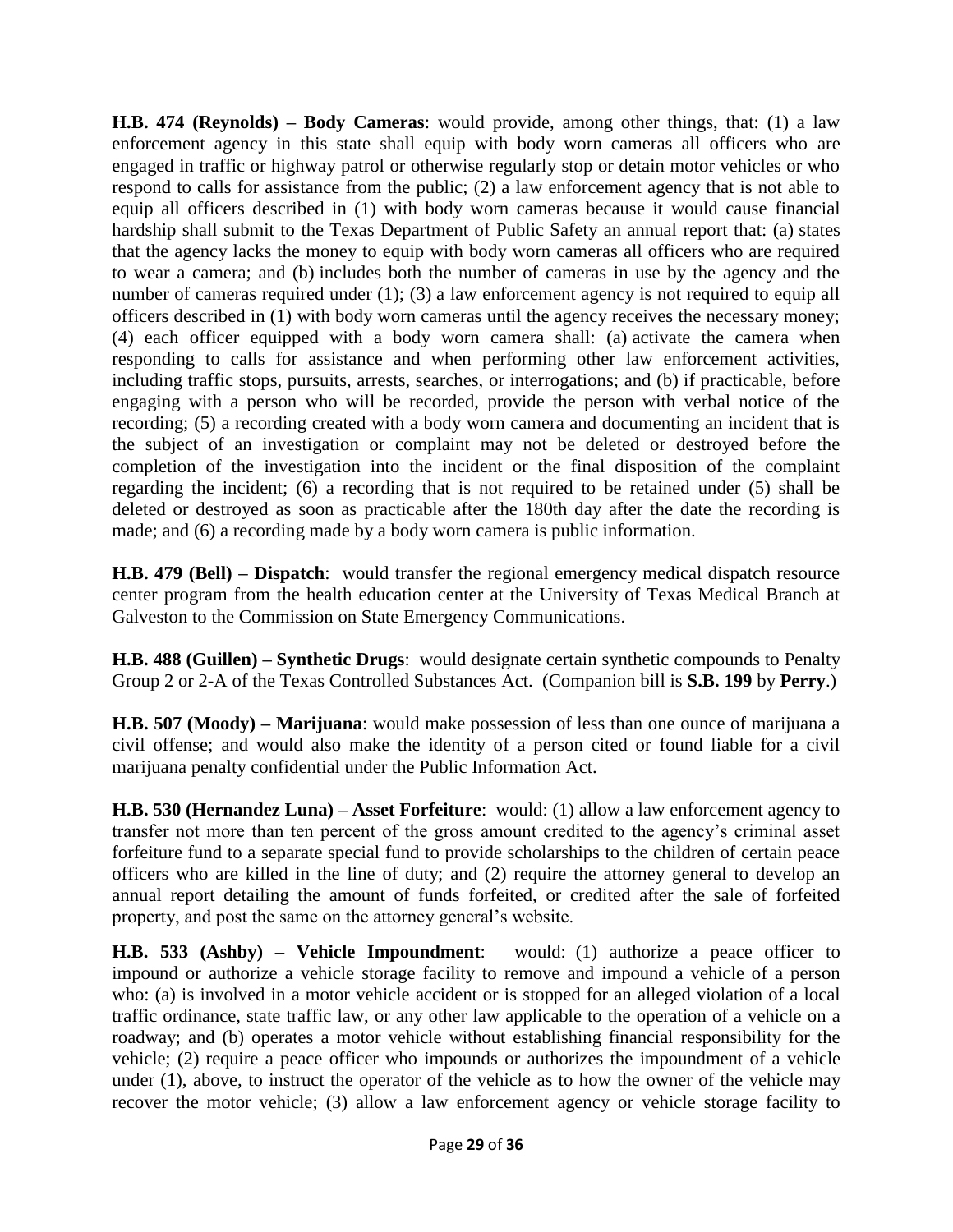release a vehicle impounded under (1), above, only if the owner provides: (a) sufficient evidence showing the motor vehicle was exempt from the financial responsibility requirement; or (b) sufficient evidence showing that on the applicable date the vehicle was in compliance; or (c)sufficient evidence showing financial responsibility for the vehicle has been obtained and is valid; and (d) provides a driver's license issued to the owner of the vehicle and pays all associated fees; and (4) authorize the law enforcement agency or vehicle storage facility that impounds a vehicle under (1), above, to release the vehicle to a person who is shown as a lienholder on the vehicle's certificate of title only if the person provides a statement from an officer of the lienholder establishing that the obligation secured by the vehicle is in default and the person pays all associated fees.

**H.B. 541 (Canales) – Custodial Interrogations**: would: (1) limit the law enforcement agencies that are qualified to conduct a custodial interrogation of an individual suspected of committing murder, capital murder, kidnapping, aggravated kidnapping, trafficking of persons, continuous trafficking of persons, continuous sexual abuse of young children, indecency with a child, improper relationship between educator and student, sexual assault, aggravated sexual assault or sexual performance by a child; (2) require a law enforcement agency qualified to conduct a custodial interrogation described in (1), above, to make an electronic recording of the interrogation when it occurs in a place of detention, including a city police station or department; (3) provide that an electronic recording described in (2), above, is only complete if the recording begins at the time the person being interrogated receives a Miranda warning and continues until the interrogation ceases; (4) exempt a recording described in (2), above, from public disclosure; and (5) excuse a law enforcement agency from making the electronic recording described in (2), above, if: (a) the accused refuses to respond to questioning or cooperate in the interrogation; (b) a statement was not made exclusively as a result of a custodial interrogation; (c) the recording equipment malfunctions; (d) exigent public safety concerns prevent or render infeasible the making of the recording; or (e) the peace officer reasonably believes that the accused was not taken into custody for or being interrogated concerning the commission of an offense listed in (1), above.

**H.B. 543 (Dutton) – DWI:** would allow the commissioners court of a county or the governing body of a city to create a "Direct Intervention using Voluntary Education, Restitution, and Treatment (DIVERT)" program for certain first-time DWI offenders.

**H.B. 554 (Springer) – Concealed Handguns**: would provide a defense to prosecution for a concealed handgun licensee who accidentally carries a concealed handgun into the secure area of an airport. (Companion bill is **H.B. 571** by **Pickett**.)

**H.B. 563 (Dutton) – Law Enforcement:** would: (1) expand the definition of the crime of official oppression to include excessive force; and (2) make excessive force by a peace officer a third degree felony.

**H.B. 571 (Pickett) – Concealed Handguns**: this bill is identical to **H.B. 554**, above.

**H.B. 573 (J. White) – Concealed Handguns**: would allow an election judge or clerk who possesses a concealed handgun license to carry a concealed handgun on the premises of a polling place.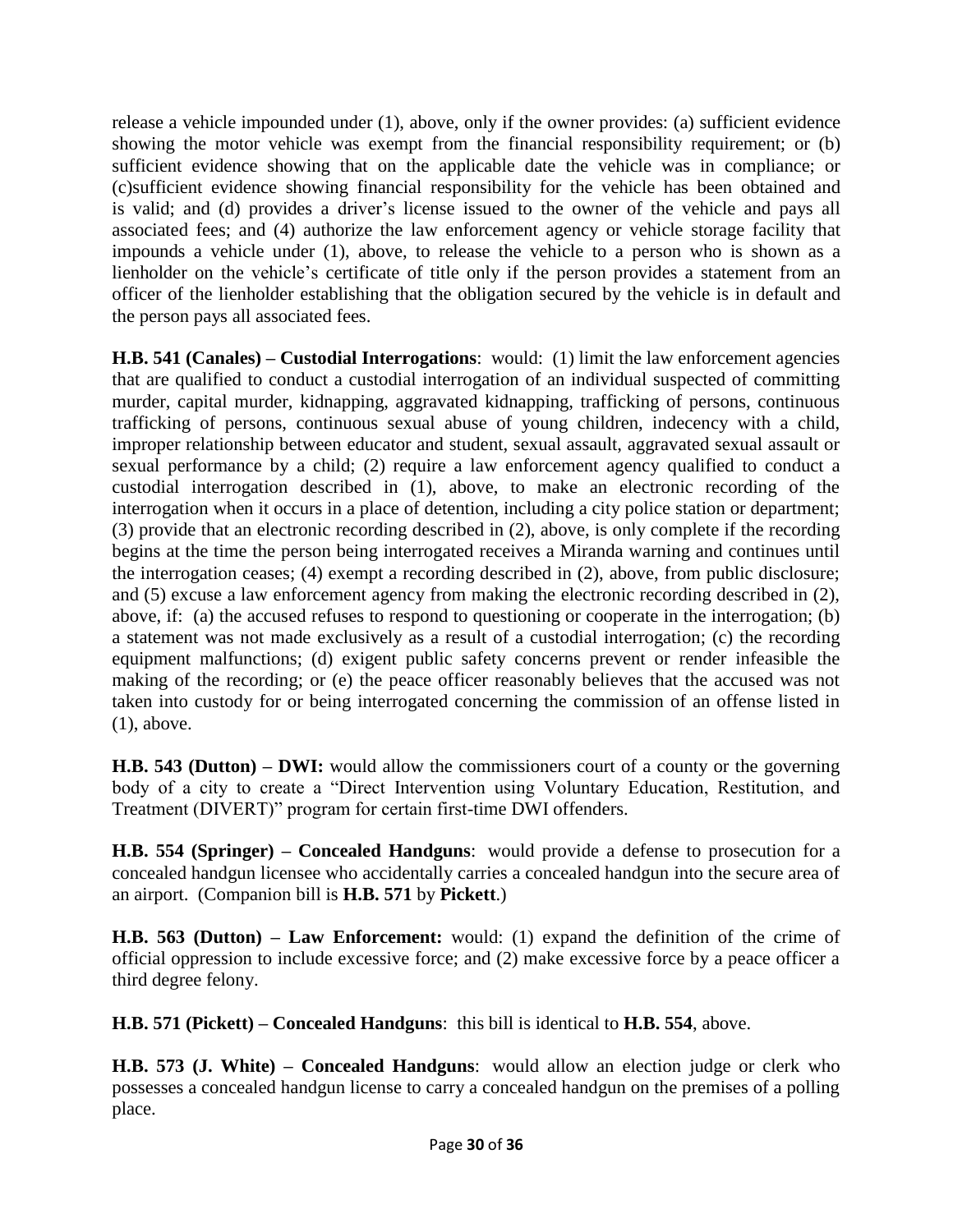**H.J.R. 56 (J. White) – Gun Rights**: would amend the Texas constitution to provide that the legislature may not regulate the wearing of arms in any way, even if the regulation is designed to prevent crime.

**H.J.R. 61 (Ashby) – Hunting**: would amend the Texas Constitution to provide that the people have the right to hunt, fish, and harvest wildlife, including by the use of traditional methods, subject to laws or regulations to conserve and manage wildlife and preserve the future of hunting and fishing. (Note: this bill would likely eliminate a city's ability to regulate the discharge of firearms.)

**S.B. 25 (Zaffirini) – Cell Phone Ban**: this bill is identical to **H.B. 64** and **H.B. 214**, above.

**S.B. 87 (Ellis) – Statewide Smoking Ban**: would: (1) prohibit smoking in most public places, in places of employment, and in seating areas at outdoor events; (2) preempt a city ordinance that prohibits smoking to a lesser degree; (3) provide that a city ordinance that prohibits or restricts smoking to a greater degree is not preempted; (4) require the Texas Department of State Health Services to annually request other government agencies, including cities, to establish local operating procedures to comply with the bill; and (5) require a city as an employer or an owner of a public place to post a no smoking sign at each entrance of the public place or place of employment.

**S.B. 93 (Ellis) – Driver Responsibility Program**: would, among other things, repeal the driver responsibility program.

**S.B. 95 (Hinojosa) – Asset Forfeiture**: would raise the state's burden of proof from "preponderance of the evidence" to "clear and convincing" in certain criminal asset forfeiture proceedings.

**S.B. 131 (West) – Handling of Evidence**: would: (1) require a law enforcement agency in possession of physical evidence, not later than the 60th day after the date on which a conviction is final in a misdemeanor case, to file with the court or any magistrate a motion requesting the authority to dispose of the evidence; and (2) with certain exceptions, prohibit a city from appointing or employing a person to act as an evidence technician unless the person has completed an accredited training program consisting of at least eight hours of training.

**S.B. 133 (Schwertner) – School Resource Officers**: would authorize local mental health authorities to provide an approved mental health first aid training program to a "school resource officer," defined to mean a peace officer who is assigned by the officer's employing political subdivision to provide a police presence at a public school, safety or drug education to students of a public school, or other similar services.

**S.B. 158 (West) – Body Cameras**: would provide, among other things, that: (1) a law enforcement agency in this state shall apply to the Department of Public Safety for a grant to equip officers with body cameras if the agency employs officers who: (a) are engaged in traffic or highway patrol or otherwise regularly stop or detain motor vehicles; or (b) respond to calls for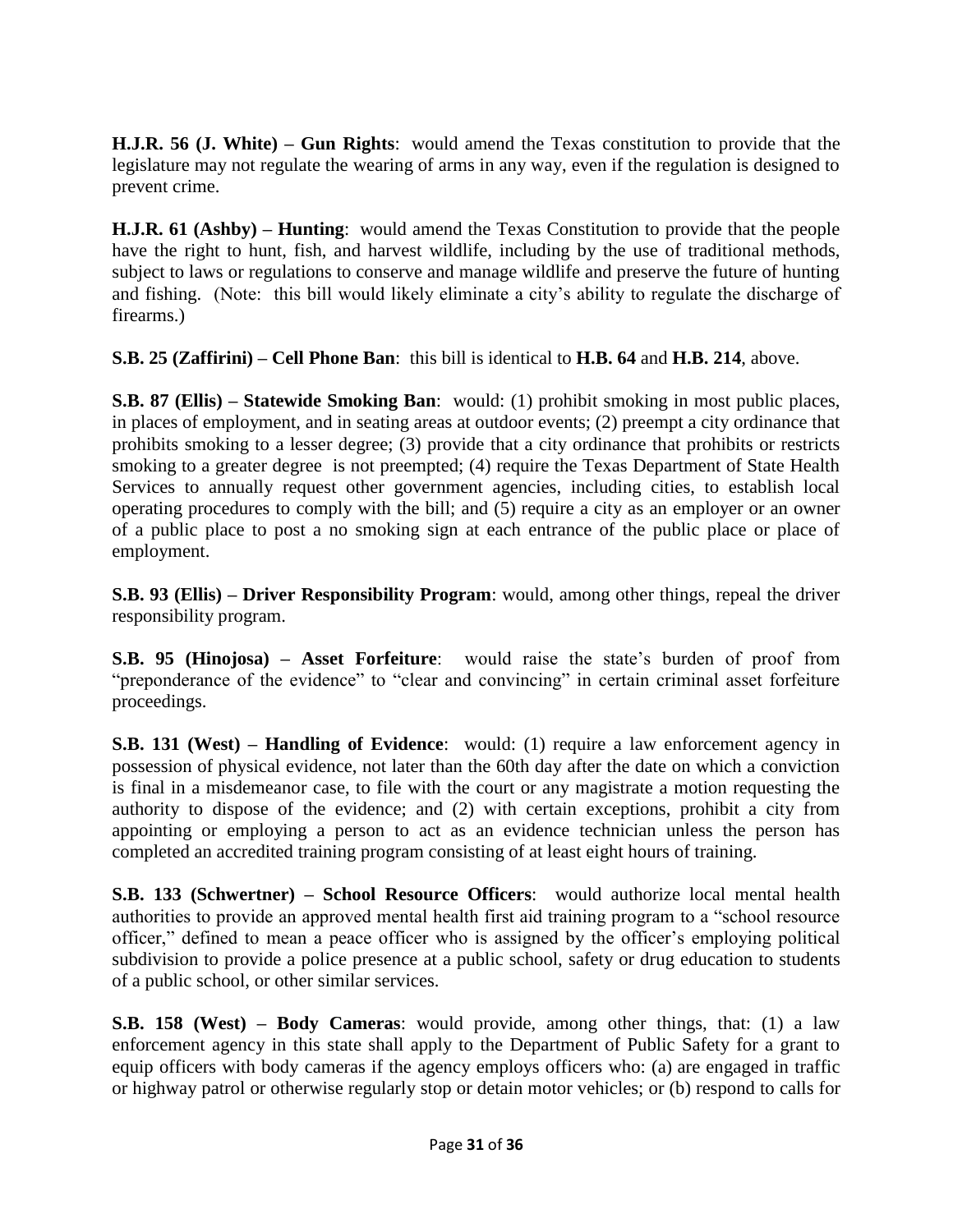assistance from the public; (2) a law enforcement agency that receives "a grant" from the department to provide body cameras to its officers or that otherwise operates a body worn camera program shall adopt a policy for the use of body cameras; (3) before a law enforcement agency may operate a body camera program, the agency must provide training to: (a) officers who will wear the body cameras; and (b) any other personnel who will come into contact with video and audio data obtained from the use of body cameras.

**S.B. 160 (Rodriguez) – Nationality or Immigration Inquiries**: would: (1) allow a peace officer to inquire as to the nationality or immigration status of a victim of or witness to an offense only if the inquiry is necessary to investigate the offense or provide information about federal visas that protect individuals providing assistance to law enforcement; and (2) clarify that (1), above, does not prevent an officer from: (a) conducting a separate investigation of any other alleged criminal offense; or (b) inquiring as to the nationality or immigration status of a victim or witness if the officer has probable cause to believe the person has engaged in specific conduct constituting a separate criminal offense. (Companion bill is **H.B. 154** by **Johnson**.)

**S.B. 172 (Huffman) – Bath Salts**: would modify the Texas Controlled Substances Act by: (1) adding certain chemicals related to hallucinogenic bath salts to existing penalty groups; and (2) changing the penalty group for other chemicals found commonly in hallucinogenic bath salts.

**S.B. 173 (Huffman) – Synthetic Marijuana**: would modify the Texas Controlled Substances Act by: (1) changing the penalty group for some synthetic cannabis chemicals; and (2) adding additional synthetic cannabis chemicals to the Act.

**S.B. 181 (Ellis) – Electronic Recording of Interrogations**: would, among other things: (1) require a police department to make an audio or audiovisual electronic recording of custodial interrogations of persons suspected of or charged with certain offenses; (2) set out good cause reasons that make electronic recording infeasible; (3) require preservation of the electronic recording for a specified time; (4) require a prosecutor to provide a defendant with a copy of the recording; and (5) exempt the electronic recording from release under the Texas Public Information Act, except when it must be released under the law enforcement exception.

**S.B. 199 (Perry) – Synthetic Drugs:** would modify the Texas Controlled Substances Act by adding certain chemicals commonly found in bath salts and synthetic marijuana.

**S.B. 229 (Creighton) – Firearms**: would, with limited exceptions, provide that a person who is an officer or employee of the United States, the state, or a political subdivision commits a class A misdemeanor if the person, while acting under color of the person's office or employment, intentionally or knowingly seizes a firearm as required by a federal statute, order, rule, or regulation that imposes a prohibition, restriction, or other regulation on firearms that does not exist under the laws of this state.

**S.B. 257 (Ellis) – Firearms**: would provide that: (1) a law enforcement agency that receives a report of a lost or stolen firearm shall provide a copy of the report to the Department of Public Safety; (2) the department shall analyze information received under the bill and shall make the analysis available to any local law enforcement agency, political subdivision, or state agency to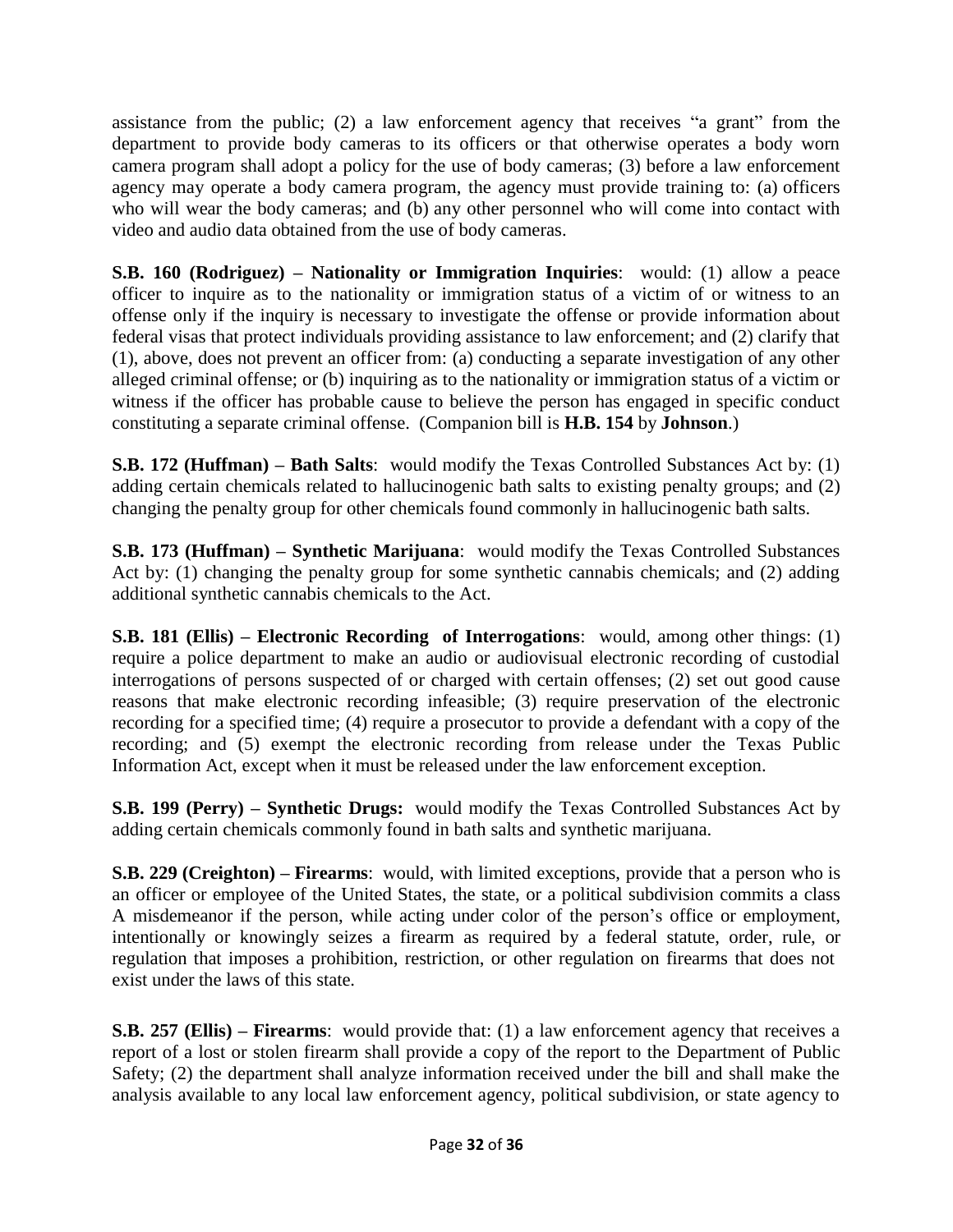the extent the analysis is reasonably necessary or useful to the agency or subdivision in carrying out duties imposed by law on the agency or subdivision; and (3) a person commits an offense if he or she fails to report the loss or theft of a firearm to law enforcement.

**S.B. 259 (Ellis) – Firearms:** would require a criminal background check for essentially any transfer of a firearm.

## **Transportation**

**H.B. 122 (Pickett) – Transportation Funding**: would provide that: (1) debt obligations for state transportation needs may not be issued after January 1, 2015; and (2) the Texas Mobility Fund may be used to repay the principal and interest on bonds that have already been issued for state transportation needs.

**H.B. 129 (Goldman) – Transportation Funding**: would allocate all motor vehicle sales tax proceeds to the state highway fund.

**H.B. 151 (Guillen) – Transportation Funding**: would, among other things: (1) create a tax to be imposed on the number of vehicle miles traveled during a tax period by a motor vehicle subject to inspection; (2) define the tax period to be the 12 months between a vehicle's inspection period; (3) provide a total exemption for vehicles that travel less than 5,000 miles in the tax period; (4) provide that the tax is equal to the difference between the following, rounded to the nearest whole dollar: (a) the number of miles traveled during the tax period multiplied by one cent; and (b) a credit as defined by the bill and representing motor fuels taxes paid by the owner of the vehicle; (5) direct the comptroller to establish a road construction account in the state highway fund and to deposit the revenue from the tax imposed by the bill to the credit of that account to be used only for the purpose of maintaining public roadways in this state.

**H.B. 202 (Leach) – Transportation Funding**: would provide that: (1) in each state fiscal year beginning on or after September 1, 2018, the comptroller shall deposit to the credit of the state highway fund an amount of money that is equal to 50 percent of the money that is received from the motor vehicle sales tax and is remaining after the comptroller makes the required allocation to the property tax relief fund; and (2) the money allocated to the state highway fund may not be used for toll roads.

**H.B. 373 (Simmons) – Transportation Funding:** would provide that, beginning in increments in 2015 and completed in 2020, the net revenue derived from the state sales tax imposed on the sale of a motor vehicle sold in this state shall be deposited to the credit of the state highway fund.

**H.B. 392 (McCLendon) – Transportation Funding:** would: (1) authorize the commissioners court of a county to impose an additional fee, not to exceed \$10, for registering a vehicle in the county; and (2) provide that the county may use the fee revenue only to fund a nontolled transportation project that relieves congestion, improves safety, or addresses air quality.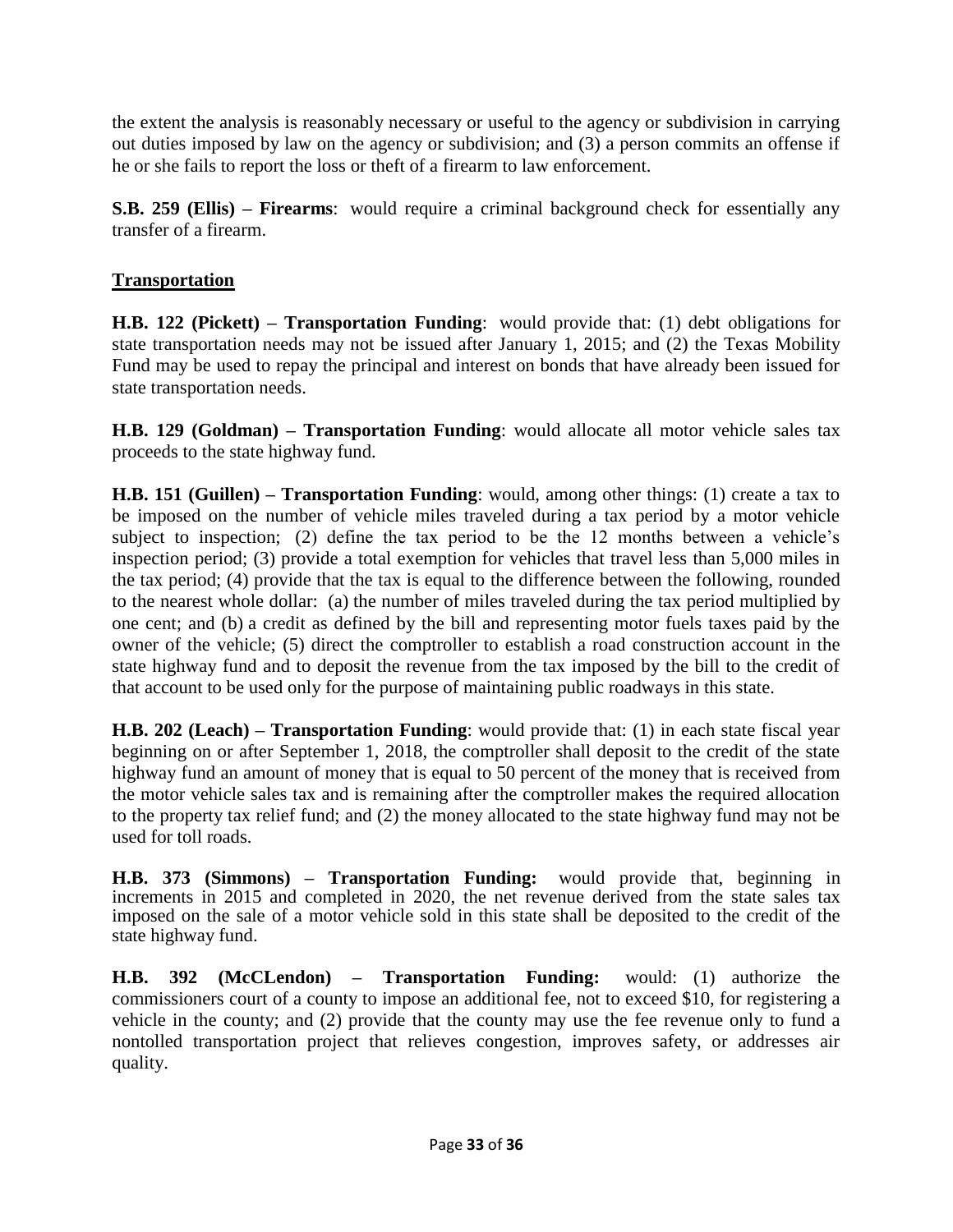**H.B. 393 (McCLendon) – Transportation Funding:** would increase by \$10 the motor vehicle registration fee for vehicles under 6,000 pounds.

**H.B. 395 (McCLendon) – Transportation Funding:** would, among other things, raise the state's gas tax from 20 to 30 cents per gallon and direct that the increase be deposited in the state highway fund.

**H.B. 399 (Harless) – Transportation Funding:** would incrementally increase the state's gas tax from 20 to 30 cents by 2018, and would thereafter index annual increases or decreases to the highway cost index. (See **H.J.R. 48**, below.)

**H.B. 401 (Harless) – Transportation Funding:** would in 2016 increase by \$24.25 the motor vehicle registration fee for vehicles under 6,000 pounds and in 2017 increase the fee by an additional \$25. (See **H.J.R. 48**, below.)

**H.B. 469 (Metcalf) – Transportation Funding:** would provide that, beginning in increments in 2017 and completed in 2026, the revenue derived from the state sales tax imposed on the sale of a motor vehicle sold in this state shall be deposited to the credit of the state highway fund. (See **H.J.R. 53**, below.)

**H.B. 529 (Larson) – Texas Transportation Commission**: would provide that the Texas Transportation Commission shall consist of three members who are elected statewide. (Currently, the commission consists of five members are appointed by the governor and approved by the Senate.)

**H.J.R. 27 (Pickett) – Transportation Funding**: would amend the Texas Constitution to provide that: (1) subject to legislative allocation, appropriation, and direction, three-fourths of the net revenue from the motor fuel tax shall be used for the sole purpose of constructing and maintaining public highways, and one-fourth of the net revenue shall be allocated to school funding; and (2) for a biennium, the legislature may not appropriate funds derived from the revenue described (1), above, for a purpose other than acquiring rights-of-way or constructing or maintaining public roadways in an amount that exceeds the lesser of: (a) the total amount of those funds appropriated for a purpose other than acquiring rights-of-way or constructing or maintaining public roadways in the preceding biennium; or (b) the maximum amount that may be appropriated under (a), above, reduced by 20 percent from the preceding biennium if the estimate of anticipated revenue from all sources made in advance of the regular session for the biennium exceeds the total amount of revenue from all sources for the preceding biennium by more than three times the amount of the reduction.

**H.J.R. 28 (Pickett) – Transportation Funding**: would amend the Texas Constitution to provide that the net revenue from motor vehicle registration fees and motor fuels tax shall be used for the sole purpose of constructing and maintaining public highways, provided that one-fourth of that revenue remains allocated to public school funding. (Companion bill is **S.J.R. 12** by **Perry**.)

**H.J.R. 29 (Pickett) – Transportation Funding**: this bill is identical to **H.J.R. 28**, above.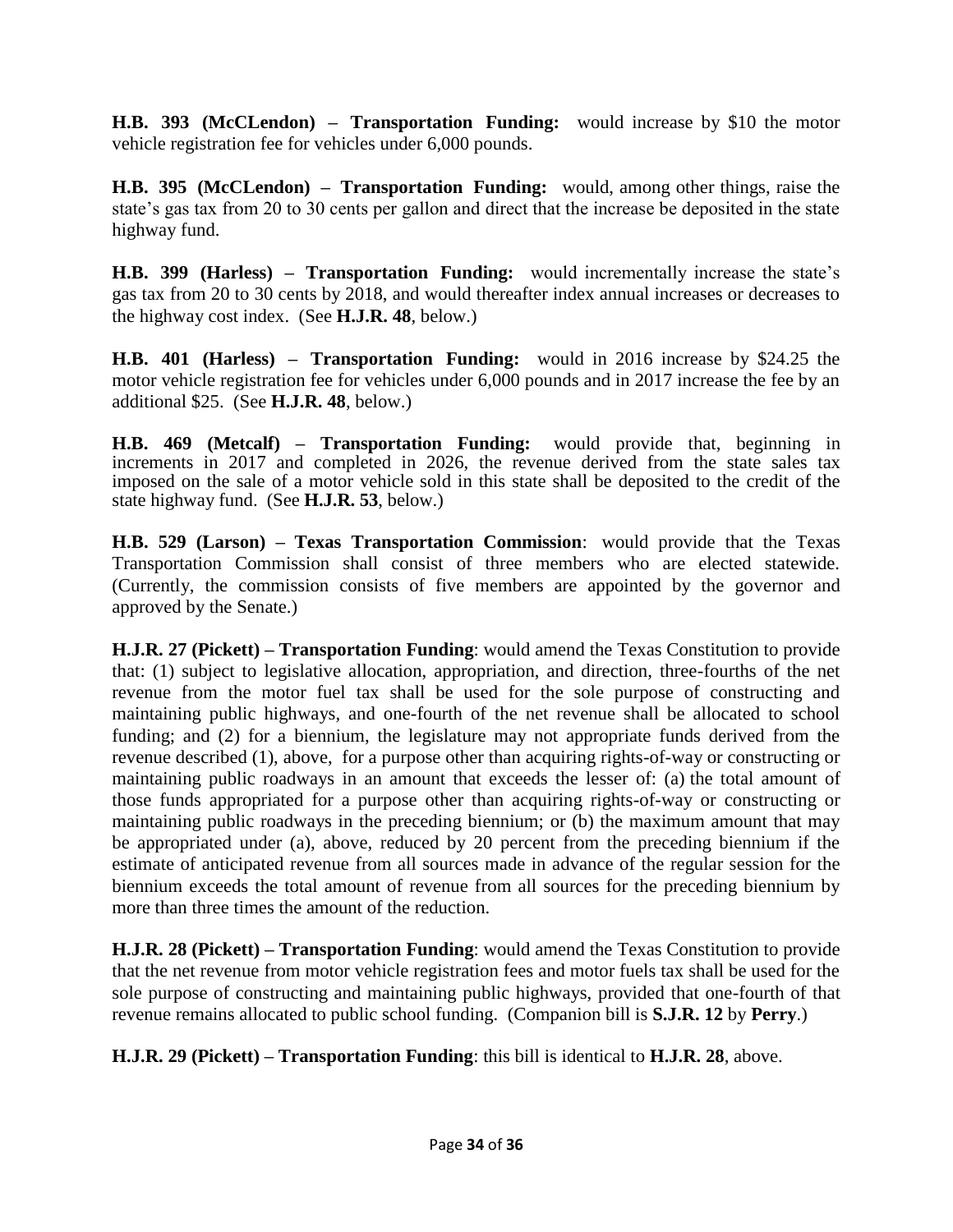**H.J.R. 36 (Larson) – Transportation Funding**: would amend the Texas Constitution to provide: (1) that, subject to legislative appropriation, allocation, and direction: (a) three-fourths of the net revenue that is remaining after payment of all refunds allowed by law and expenses of collection that is derived from taxes on motor fuels and lubricants used to propel motor vehicles over public highways – and on new and used motor vehicle tires and new and used motor vehicle part – shall be used for the sole purpose of constructing and maintaining public highways; and (b) one-fourth of the net revenue shall be allocated to the available school fund; and (2) certain limits on the amounts that may appropriated for those purposes each biennium.

**H.J.R. 48 (Harless) – Transportation Funding:** would amend the Texas Constitution to provide that revenue from increases in the state sales tax on motor vehicles, state gas tax, and state registration fees must be credited to the state highway fund, which can be used only to plan, design, construct, and maintain nontolled highways. (See **H.B. 399** and **H.B. 401**, above.)

**H.J.R. 53 (Metcalf) – Transportation Funding:** would amend the Texas Constitution to authorize revenue from the state sales tax imposed on the sale of a motor vehicle to be deposited to the credit of the state highway fund. (See **H.B. 469**, above.)

**S.B. 61 (Huffines) – Transportation Funding**: would provide that: (1) all of the revenue from the state gasoline and special fuels taxes be credited to the state highway fund; and (2) money deposited to the state highway fund may be used only for acquiring rights-of-way and constructing public roadways.

**S.B. 139 (Perry) – Transportation Funding**: would provide that: (1) money that is required to be used for public roadways by the Texas Constitution or federal law and that is deposited in the state treasury to the credit of the state highway fund be used only: (a) to improve the state highway system; or (b) to mitigate adverse environmental effects that result directly from construction or maintenance of a state highway. (This bill would end "diversion" of state transportation money that is currently funding the Texas Department of Transportation.) (See **S.J.R. 12**, below.)

**S.B. 184 (Schwertner) – Transportation Funding**: would end the diversion of state highway fund money that currently supports the Department of Public Safety. (See **S.J.R. 15**, below.)

**S.J.R. 12 (Perry) – Transportation Funding**: this bill is identical to **H.J.R. 28**, above.

**S.J.R. 15 (Schwertner) – Transportation Funding**: would provide that three-quarters of the state's motor vehicle registration fees and the state's gas tax shall be credited to the state highway fund to be used only for the purpose of constructing and maintaining public highways. (See **S.B. 184**, above.)

#### **Utilities and Environment**

**H.B. 190 (Burkett) – Environmental Rules:** would require the Texas Commission on Environmental Quality to conduct a regulatory analysis before adopting an environmental rule and when giving notice incorporate more detailed information into the fiscal note.